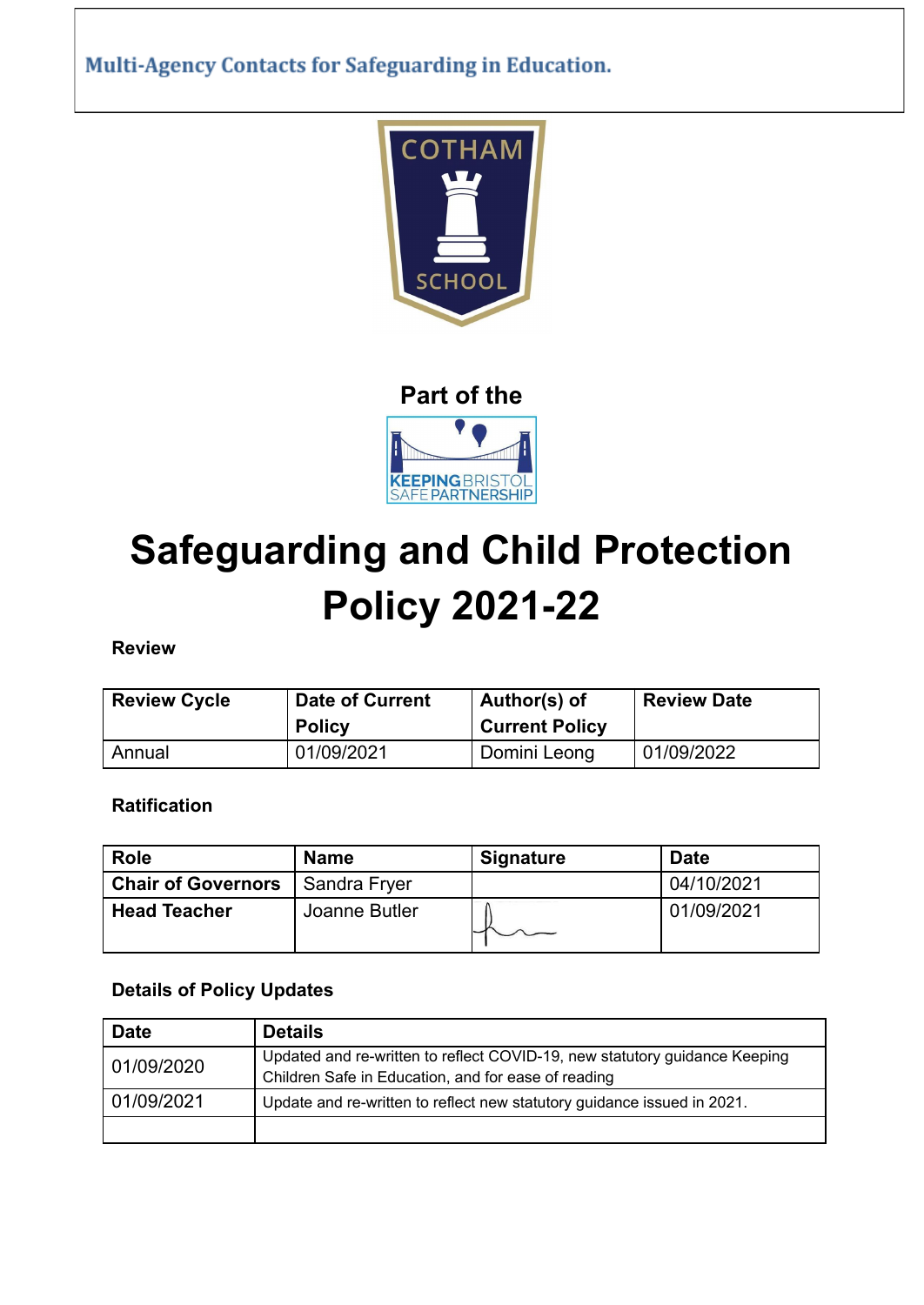# **Contents**

# **Part 1: Policy**

| 1.1 Definitions                                                                   | 3  |
|-----------------------------------------------------------------------------------|----|
| 1.2 Introduction                                                                  | 3  |
| 1.3 Equalities Statement                                                          | 5  |
| 1.4 Overall Aims                                                                  | 5  |
| 1.5 Professional expectations, roles and responsibilities                         | 6  |
| 1.6 Safeguarding Training for staff                                               | 8  |
| 1.7 Safequarding on the curriculum                                                | 9  |
| 1.8 Safer Recruitment and Safer Working Practice                                  | 10 |
| 1.9 Key Safeguarding Areas                                                        | 11 |
| <b>Part 2: Procedures</b>                                                         |    |
| 2.1 Reporting Concerns                                                            | 12 |
| <b>Information Sharing</b><br>2.2                                                 | 12 |
| Identifying and monitoring the needs of vulnerable learners.<br>2.3               | 13 |
| 2.4<br><b>Multi Agency Working</b>                                                | 14 |
| 2.5 Suspensions, permanent exclusions and commissioning<br>alternative provisions | 14 |
| <b>Children Missing from Education</b><br>2.6                                     | 15 |
| 2.7<br>Respond to incidents of peer on peer harm.                                 | 16 |
| 2.8<br>Responding to allegations of abuse made against professionals              | 18 |
| <b>Mental health and wellbeing.</b><br>2.9                                        | 19 |
| 2.10<br><b>Online Safety</b>                                                      | 20 |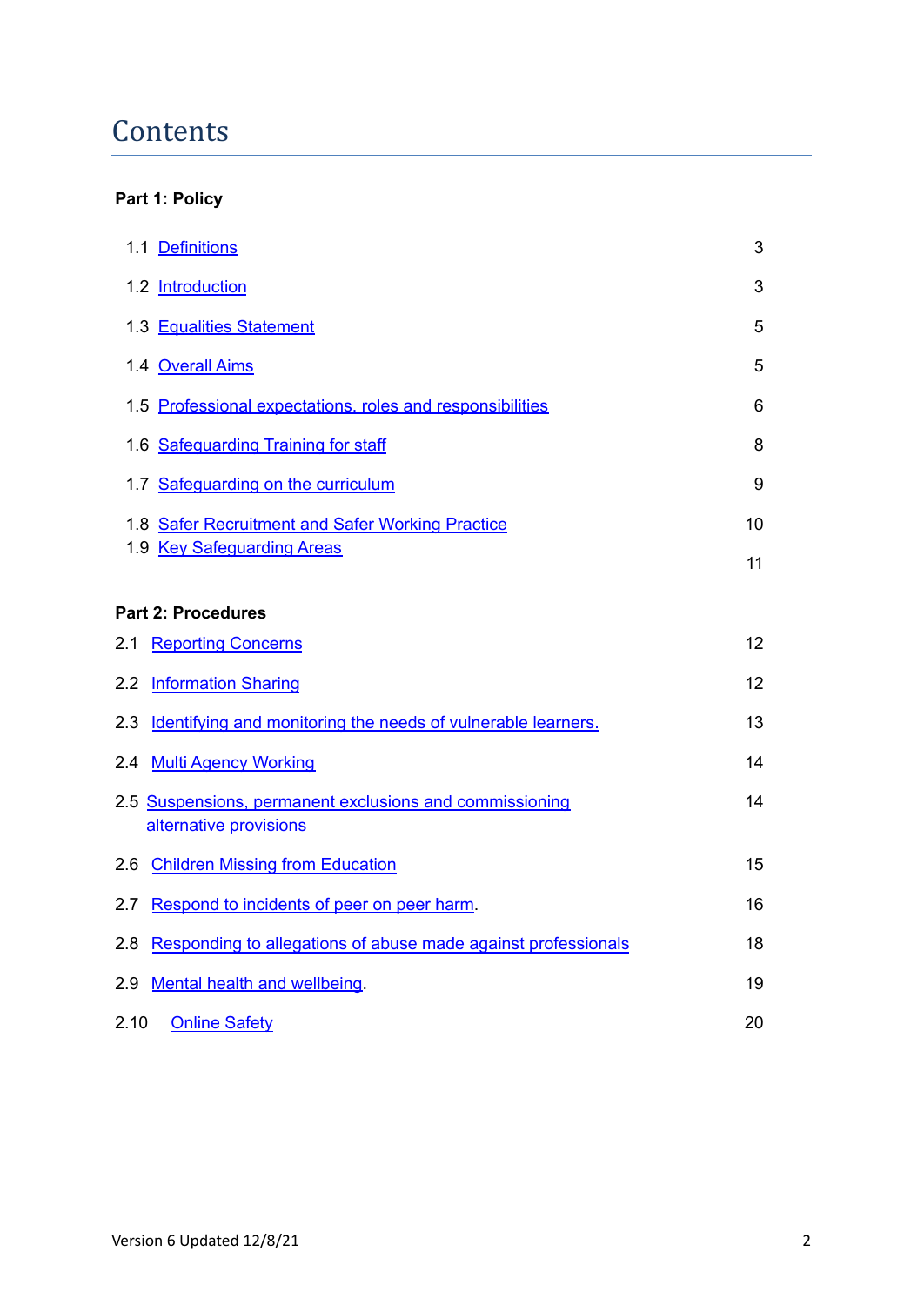#### **APPENDICES**

| <b>Appendix A Key Documentation</b>                                    | 21 |
|------------------------------------------------------------------------|----|
| <b>Appendix B Reporting Concerns</b>                                   | 21 |
| Appendix C Dealing with a Disclosure of Abuse                          | 27 |
| Appendix D Types of Abuse and Neglect                                  | 27 |
| Appendix E Specific actions to take on topical safeguarding issues     | 29 |
| <u>Appendix F – COVID 19 Addendum Policy in the event of lockdown.</u> | 34 |

# PART 1: Policy

# <span id="page-2-0"></span>**1.1 Definitions**

#### **Safeguarding** is defined as:

- Protecting children from maltreatment;
- Preventing impairment of children's mental and physical health or development.
- Ensuring that children grow up in circumstances consistent with the provision of safe and effective care.
- And taking action to enable all children to have the best outcomes.

**Child Protection** is defined in the Children Act 1989 (s.47) as when a child is suffering or is likely to suffer significant harm. Under statutory guidance and legislation action must be taken to safeguard and promote the child's welfare.

# <span id="page-2-1"></span>**1.2 Introduction**

At Cotham School

- Safeguarding and promoting the welfare of children is **everyone's** responsibility. **Everyone** who comes into contact with children, their families and carers, has a role to play.
- In order to fulfil this responsibility effectively, all professionals should make sure their approach is child-centred. This means that they should always consider what is in the **best interests** of the child.
- We take an '**it can happen here**' approach where safeguarding is concerned.
- **Everyone** who comes into contact with children has a role to play in identifying concerns, sharing information and taking prompt action.
- Victims of harm should **never** be given the impression that they are creating a problem by reporting abuse, sexual violence, or sexual harassment. Nor should a victim ever be made to feel ashamed for making a report.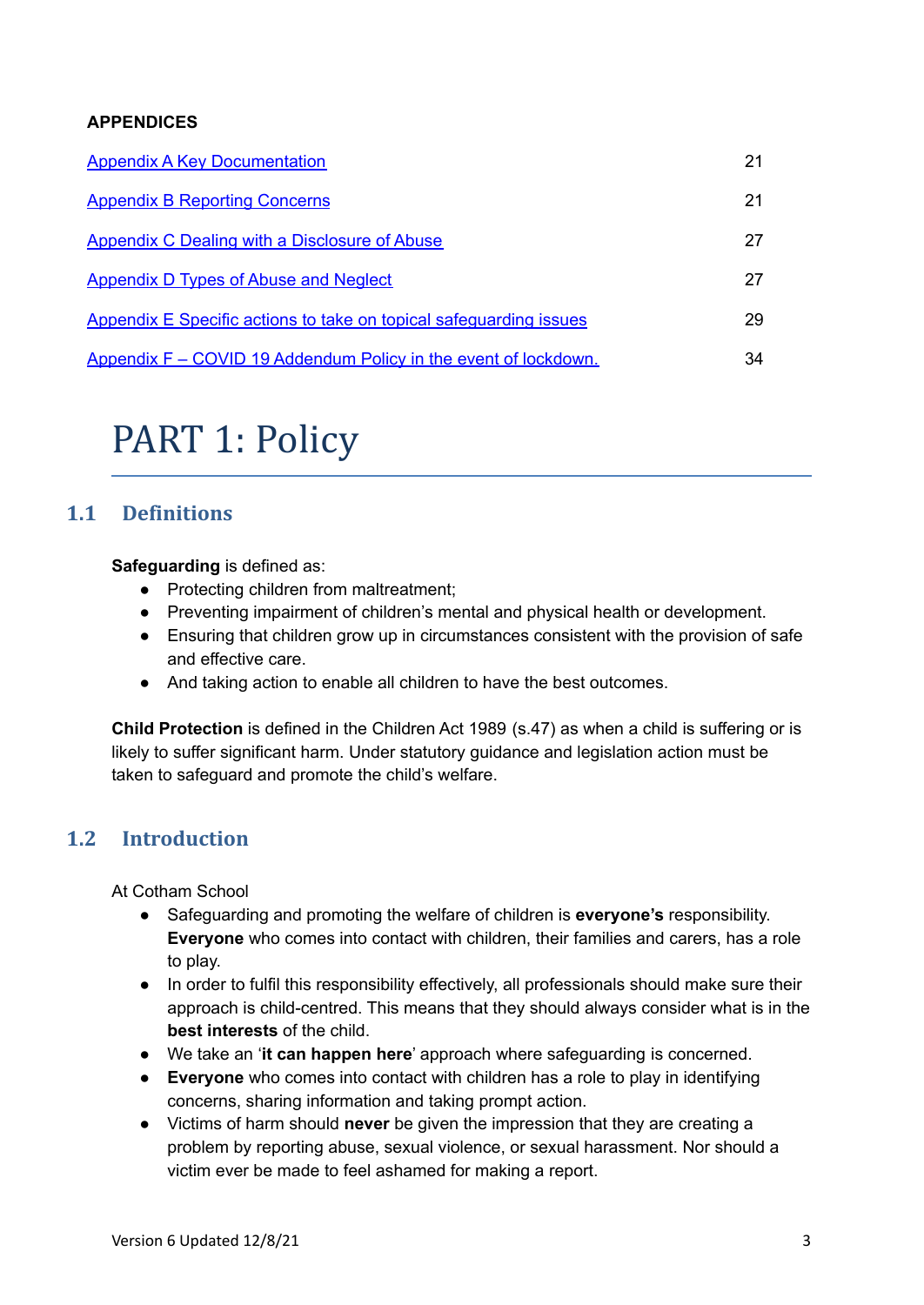Cotham School is committed to safeguarding and promoting the welfare of children by:

- The provision of a safe environment in which children and young people can learn.
- Acting on concerns about a child's welfare immediately.
- Fulfilling our legal responsibilities to identify children who may need early help or who are suffering, or are likely to suffer, significant harm.

All action taken by Cotham School will be in accordance with:

- **Current legislation** (these are summarised within Working Together to [Safeguard](https://assets.publishing.service.gov.uk/government/uploads/system/uploads/attachment_data/file/722307/Working_Together_to_Safeguard_Children_Statutory_framework.pdf) Children: statutory [framework\)](https://assets.publishing.service.gov.uk/government/uploads/system/uploads/attachment_data/file/722307/Working_Together_to_Safeguard_Children_Statutory_framework.pdf)
- **Statutory, national, and local guidance – this includes:**
	- **Working Together to Safeguard Children (2018**), which sets out the multi-agency working arrangements to safeguard and promote the welfare of children and young people and protect them from harm; in addition, it sets out the statutory roles and responsibilities of schools.
	- **Keeping Children Safe in Education (2021)** is statutory guidance issued by the Department for Education which all schools and colleges must have regard to when carrying out their duties to safeguard and promote the welfare of children.
- **Local Guidance from the Local Safeguarding Partnership:** around particular safeguarding topics are available on the Keeping Bristol Safe [Partnership](https://bristolsafeguarding.org/policies-and-guidance/) Website.
- **Government guidance in relation to:**
	- **COVID19:** The full collection is available on the [government](https://www.gov.uk/government/collections/guidance-for-schools-coronavirus-covid-19) website. Cotham School has created an addendum to this document to reflect changes made during lockdown or in the event of a further lockdown. These are accessible via Appendix F
	- **- Specific topical safeguarding issues –** a collection of up-to-date guidance can be found on the Safeguarding in Education Team's guidance page. <https://www.bristolsafeguardingineducation.org/guidance/>

#### **This policy should be read in conjunction with the following policies:**

- Whistleblowing
- Code of Conduct for All Adults
- Behaviour
- Online Safety
- Attendance
- Health and Safety

Headteachers/Principals should ensure that the above policies and procedures, adopted by governing bodies and proprietors, are accessible, understood and followed by all staff.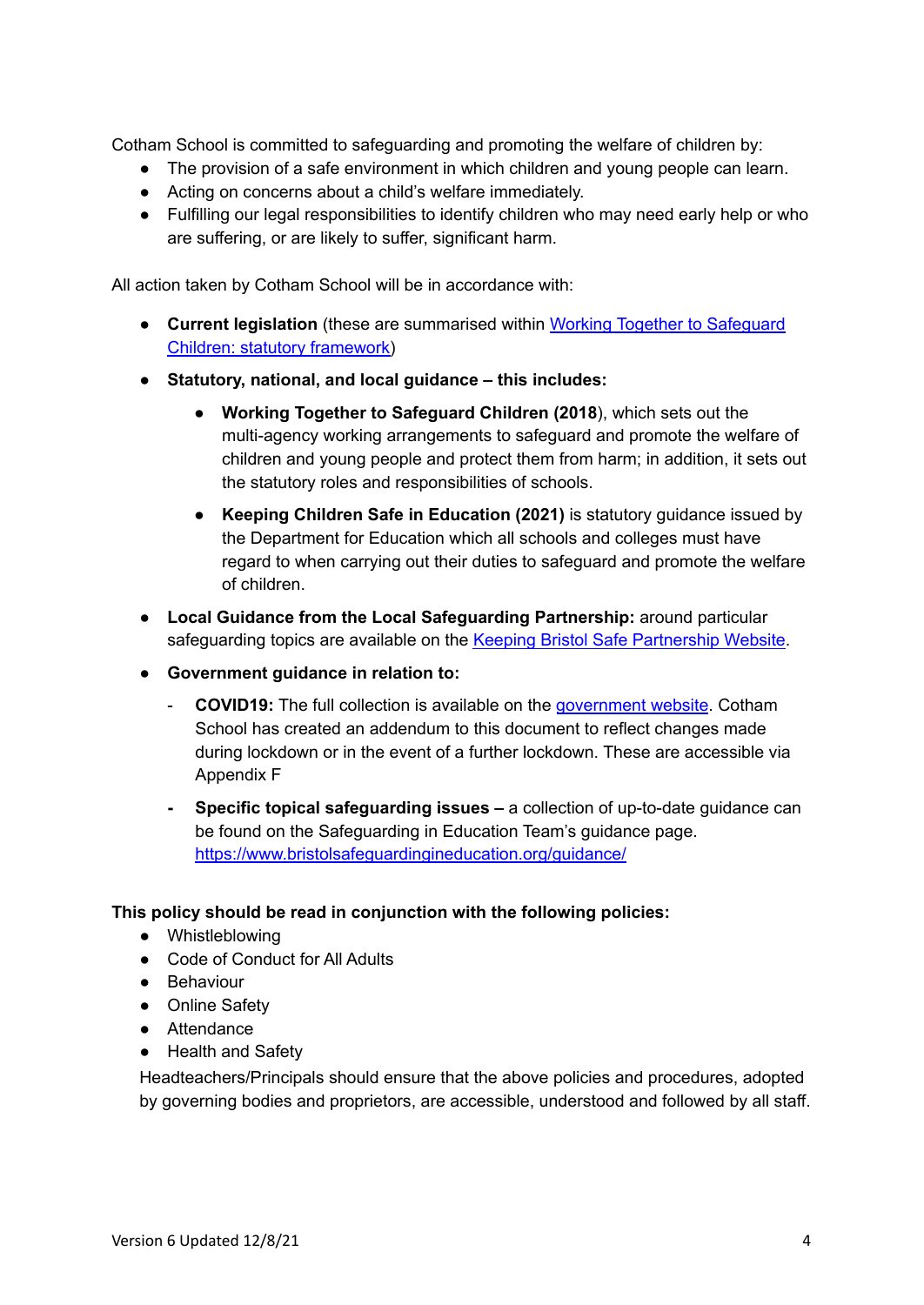# <span id="page-4-0"></span>**1.3 Equalities Statement**

With regards to safeguarding we will consider our duties under the [Equality](https://www.legislation.gov.uk/ukpga/2010/15/contents) Act 2010 and our general and specific duties under the Public Sector [Equality](https://www.gov.uk/government/publications/public-sector-equality-duty) Duty. General duties include:

- 1. Eliminate discrimination, harassment, victimisation, and other conduct that is prohibited by the Equality Act 2010.
- 2. Advance equality of opportunity between people who share a protected characteristic and people who do not share it.
- 3. Foster good relations across all protected characteristics between people who share a protected characteristic and people who do not share it.

Details of our specific duties are published under Cotham School's equality statement and measurable objectives. These are available on our website [here](https://www.cotham.bristol.sch.uk/page/?title=Equality%2C+Diversity+and+Inclusion&pid=162).

We adhere to both the Bristol [Equality](https://www.bristol.gov.uk/people-communities/bristol-equality-charter) Charter and Bristol [Children's](https://news.bristol.gov.uk/news/bristol-launches-first-city-wide-pledge-to-children) Charter with a view to contribute towards the One City [Plan](https://www.bristolonecity.com/wp-content/pdf/BD11190-One-CIty-Plan-web-version.pdf).

Staff are aware of the additional barriers to recognising abuse and neglect in children with Special Educational Needs and Disabilities (SEND). This will be in line with our Special Educational Needs and Disability Policy [here](https://www.cotham.bristol.sch.uk/attachments/download.asp?file=1781&type=pdf).

Cotham School also adheres to the principles of, and promotion of, anti-oppressive practice in line with the United Nations [Convention](https://www.unicef.org.uk/what-we-do/un-convention-child-rights/#:~:text=The%20United%20Nations%20Convention%20on%20the%20Rights%20of,in%20history.%20What%20makes%20the%20UNCRC%20so%20special%3F) of the Rights of the Child and the [Human](https://www.legislation.gov.uk/ukpga/1998/42?timeline=false) Rights Act [1998](https://www.legislation.gov.uk/ukpga/1998/42?timeline=false).

# **1.4 Overall Aims**

<span id="page-4-1"></span>This policy will contribute to the safeguarding of children at Cotham School by:

- Clarifying safeguarding expectations for members of the education setting's community, staff, governing body, learners, and their families.
- Contributing to the establishment of a safe, resilient, and robust safeguarding culture in the setting built on shared values; that learners are treated with respect and dignity, taught to treat each other and staff with respect, feel safe, have a voice and are listened to.
- Supporting contextual safeguarding practice recognising that the setting's site can be a location where harm can occur.
- Setting expectations for developing knowledge and skills within the setting's community (staff, learners, parents/carers) to the signs and indicators of safeguarding issues and how to respond to them.
- Early identification of need for vulnerable learners and provision of proportionate interventions to promote their welfare and safety.
- Working in partnership with learners, parents, and other agencies in the Local Safeguarding Partnership.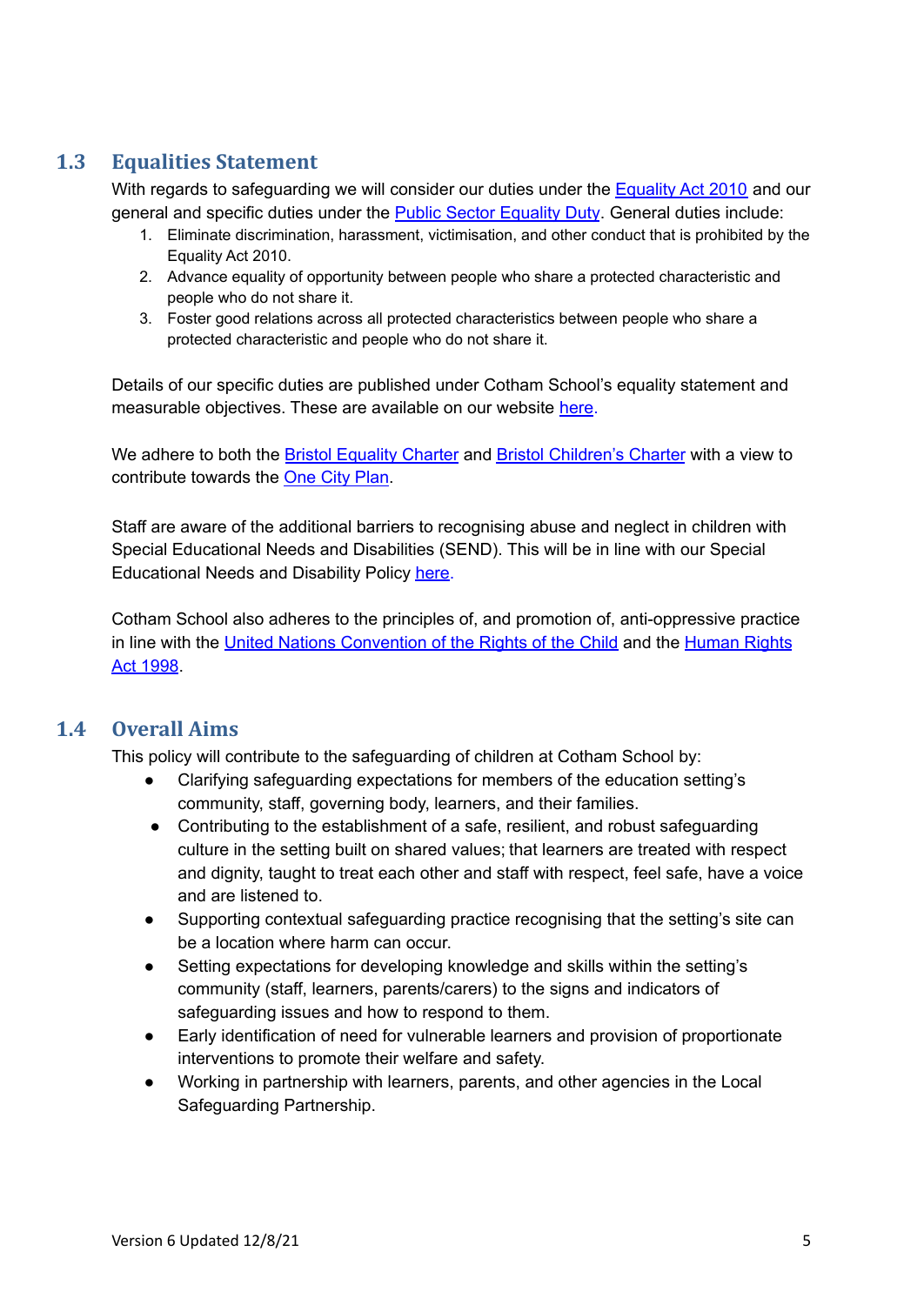Cotham School is named as a relevant agency in the Local Safeguarding Partnership (Keeping Bristol Safe Partnership). This policy sets out its statutory duty to co-operate, follow and comply with published arrangements as set out by the Keeping Bristol Safe Partnership.

# **1.5 Professional expectations, roles, and responsibilities**

#### **1.5.1 Role of all staff**

- All staff will read and understand Part 1 of statutory quidance Keeping Children Safe in Education (2021). Those working directly with children will also read Annex B. Those who do not work directly with children will have the option of reading Annex A instead.
- In addition to this all staff will be aware of the systems in place which support safeguarding including reading this Safeguarding and Child Protection Policy; the Behaviour for Learning Policy; the Code of Conduct for All Adults; our safeguarding response to children who go missing from education; and the role of the Designated Safeguarding Lead (DSL).
- Know who and how to contact the DSL (Domini Leong) and any deputies, the Chair of Governors (Sandra Fryer), and the Governor responsible for safeguarding (Jack Barber).
- All staff will be able to identify vulnerable learners and take action to keep them safe. Information or concerns about learners will be shared with the DSL where it includes those:

who may need a social worker and may be experiencing abuse or neglect; requiring mental health support; may benefit from early help; where there is a radicalisation concern; where a crime may have been committed.

- Be clear as to the setting's policy and procedures about peer on peer [abuse,](#page-14-1) children missing education and those [requiring](#page-17-0) mental health support, and the impact of [technology](#page-18-0) in relation to online safety.
- Be involved where appropriate, in the implementation of individual plans to further safeguard vulnerable learners and understand their academic progress and attainment and maintain a culture of high aspirations for this cohort.
- Record concerns appropriately and in a timely manner by using the setting's safeguarding systems.
- To be aware of the need to raise to the senior leadership team any concerns they have about safeguarding practices within the school.

# **1.5.2 - Role of the Designated Safeguarding Lead (DSL)**

Duties are further outlined in Keeping Children Safe in Education (2021, Annex C)

Details of our DSL and Deputy DSL are available on the Cotham School website, the notice boards in all reception areas, the Hub and the Post-16 canteen.

● The DSL is a senior member of staff who undertakes lead responsibility for safeguarding and child protection within the setting.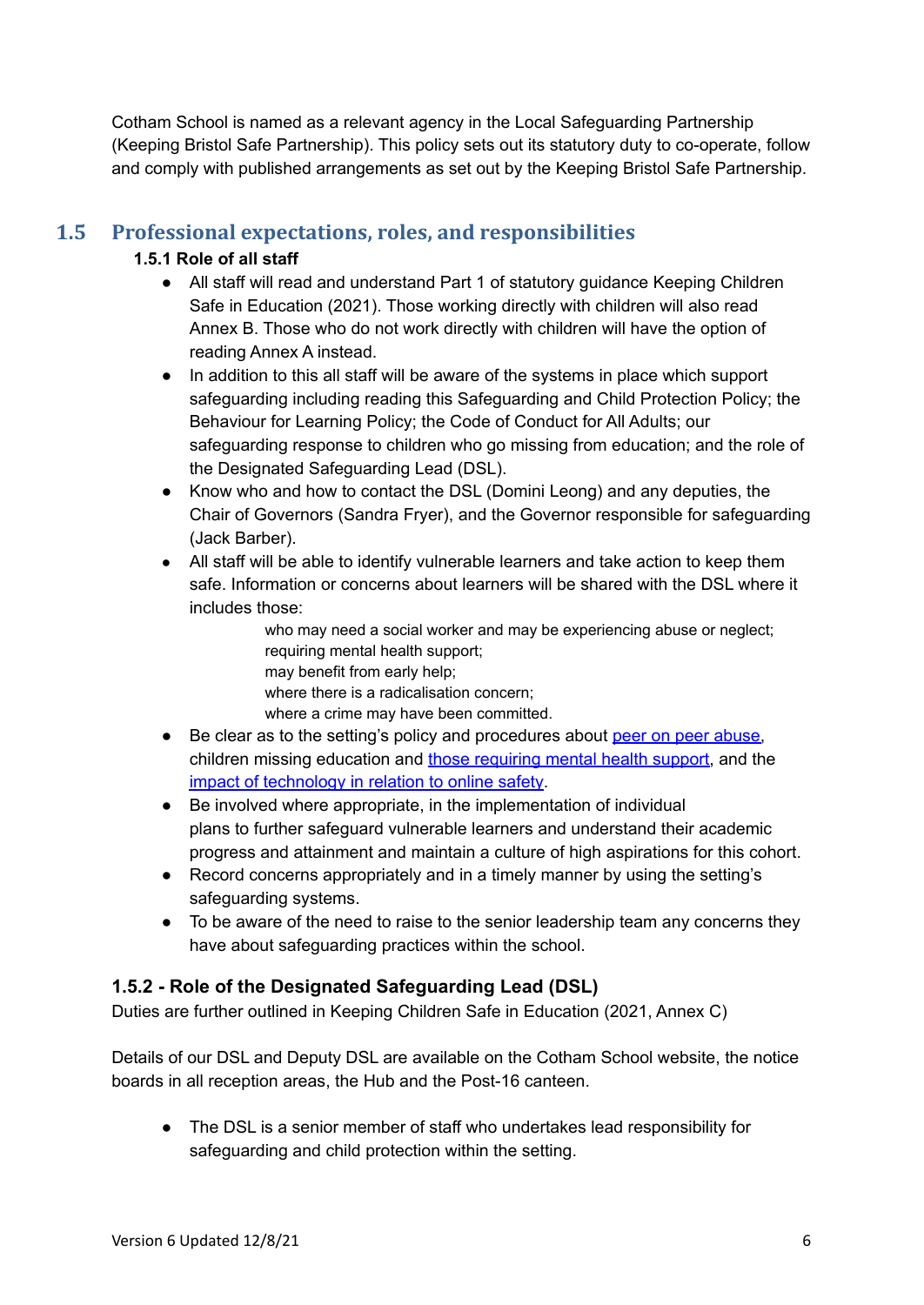- The DSL works with the headteacher, and relevant strategic leads, taking lead responsibility for promoting educational outcomes by knowing the welfare, safeguarding and child protection issues that learners in need are experiencing or have experienced, and identifying the impact that these issues might be having on learner's attendance, engagement and achievement at school or college.
- Activities include the management of work undertaken by any Deputy DSLs.
- Manages early identification of vulnerability of learners and their families from staff through cause for concerns or notifications. This will ensure detailed, accurate, secure written records of concerns and referrals.
- Manages referrals to local safeguarding partners where learners with additional needs have been identified. These can include those –
	- who need a social worker and may be experiencing abuse or neglect;
	- requiring mental health support;
	- who may benefit from early help;
	- where there is a radicalisation concern;
	- where a crime may have been committed.

#### **The DSL will also:**

- Work with others acting as a point of contact for outside agencies about safeguarding.
- Support and advise other staff in making referrals to other agencies.
- When required, liaise with the case manager and the Local Authority Designated Officer (LADO) in relation to child protection cases which concern a staff member.
- Coordinate safeguarding training and raise awareness and understanding to the school community around policies and practice in relation to safeguarding.
- Help promote educational outcomes by sharing information about vulnerable learners with relevant staff. This includes ensuring that staff:
	- know who these children are,
	- understand their academic progress and attainment and maintain a culture of high aspirations for this cohort.
	- Are supported to identify the challenges that children in this group might face.
	- Provide additional academic support or make reasonable adjustments to help children who have **or have had** a social worker to reach their potential.
- Ensure the successful transfer of the Safeguarding/Child Protection File when a learner moves on to a new setting within 5 days for in year transfer or the first 5 days of the start of a new term.
- Ensure appropriate safeguarding cover and availability during term time/ any out of hours/out of term activities managed by the school.

#### **1.5.3 - Role of the Governing Body –**

Duties are further outlined in Keeping Children Safe in Education (2021, Part 2)

There is a senior board level lead who takes responsibility for the setting's safeguarding responsibility to ensure that safeguarding and child protection practice, process, and policy (including online safety) is effective and is compliant with legislation, statutory guidance, and Local Safeguarding Partnership arrangements.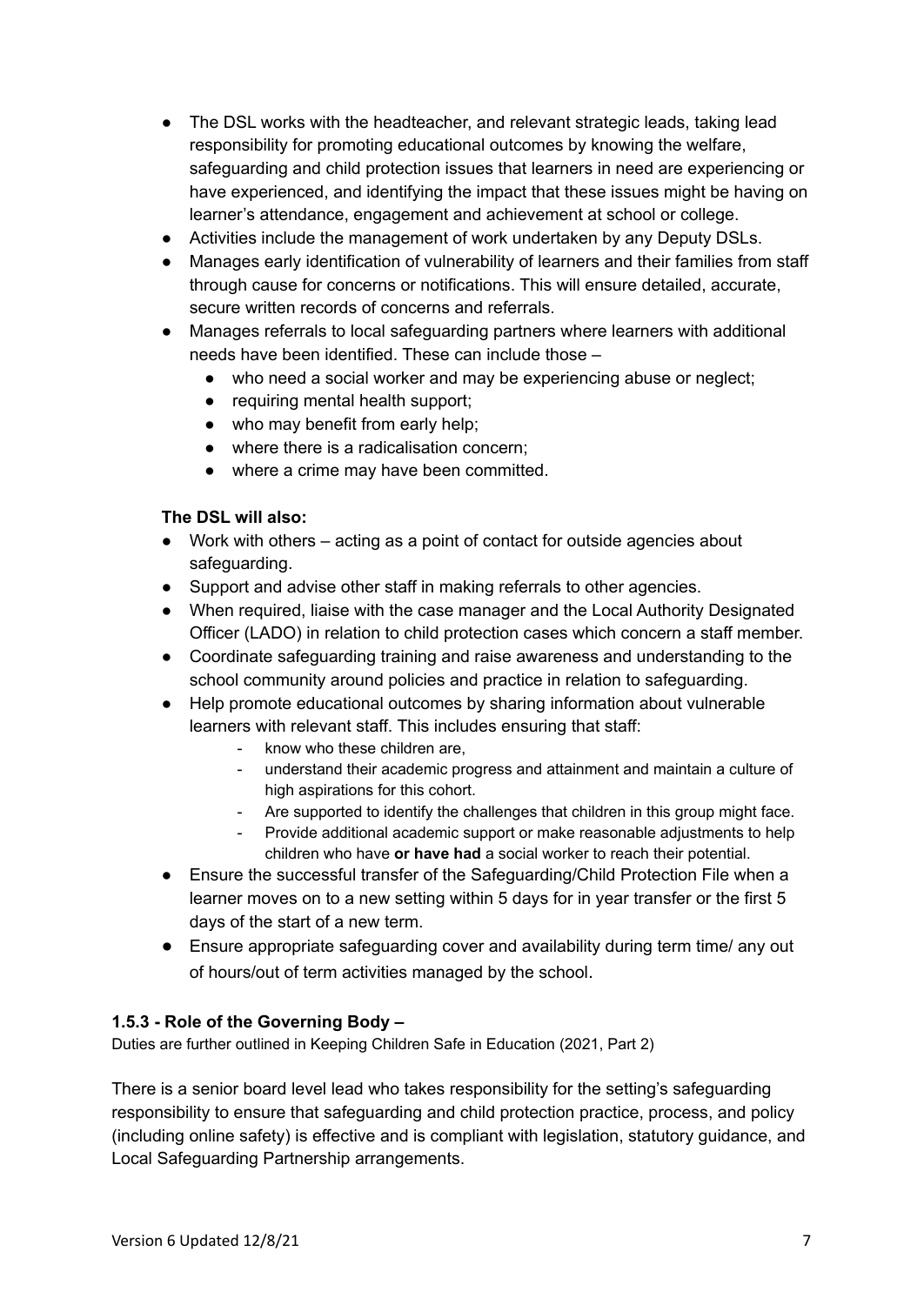- The appointed Safeguarding Governor will liaise with the Head Teacher/Principal and the DSL to produce an annual report for governors and complete the S. 175 (annual safeguarding) audit for the Keeping Bristol Safe Partnership;
- Ensure that the school remedies any deficiencies or weaknesses brought to its attention without delay;
- Ensure that this document is updated annually (or when there are significant updates)
- Ensure that the DSL is an appropriate senior member of setting's senior leadership team and ensure that they have adequate time, funding, training, resources, and support to carry out their role effectively.
- Ensure that the training and learning for the school community is robust and effective.
- Ensure that learners are taught about safeguarding on the curriculum including online safety in compliance with statutory guidance [Relationships](https://www.gov.uk/government/publications/relationships-education-relationships-and-sex-education-rse-and-health-education) and sex education (RSE) and health education - GOV.UK [\(www.gov.uk\)](https://www.gov.uk/government/publications/relationships-education-relationships-and-sex-education-rse-and-health-education)
- To ensure that teachers, including supply teachers, other staff, volunteers, and contractors have appropriate checks carried out in line with statutory guidance Keeping Children Safe In Education (2021, Part 3).
- Ensure that there are procedures in place to manage safeguarding concerns or allegations against teachers, including supply teachers, other staff, volunteers, and contractors who may not be suitable to work with or pose a risk to learners, this includes having a process to manage low level concerns.
- Ensure that systems are in place for learners to effectively share a concern about a safeguarding issue they are experiencing, express their views and give feedback.
- Ensure that the setting has systems in place to prevent, identify and respond to peer on peer harm (including sexual abuse and sexual harassment) and mental health concerns, and review the effectiveness of the setting's online safety practices.
- Appoint a designated teacher to promote the educational achievement for children in care and other care arrangements.

# <span id="page-7-0"></span>**1.6 Safeguarding training for staff**

# **1.6.1 - All staff:**

- Governing bodies and proprietors will ensure that all staff members undergo safeguarding and child protection (including online safety) training at induction.
- Will receive appropriate safeguarding and child protection (including online safety) refresher training at least annually (via formal training, email e-bulletins and staff meetings).
- All staff must complete FGM awareness training and will understand their legal duty under the Mandatory Reporting Duty.
- All staff must complete PREVENT awareness training. This is to ensure that they can comply with the legal expectations under the PREVENT duty.
- Staff training includes clear reference to internal whistleblowing policy and guidance for escalating concerns.

#### **1.6.2 - Designated Safeguarding Lead and deputies:**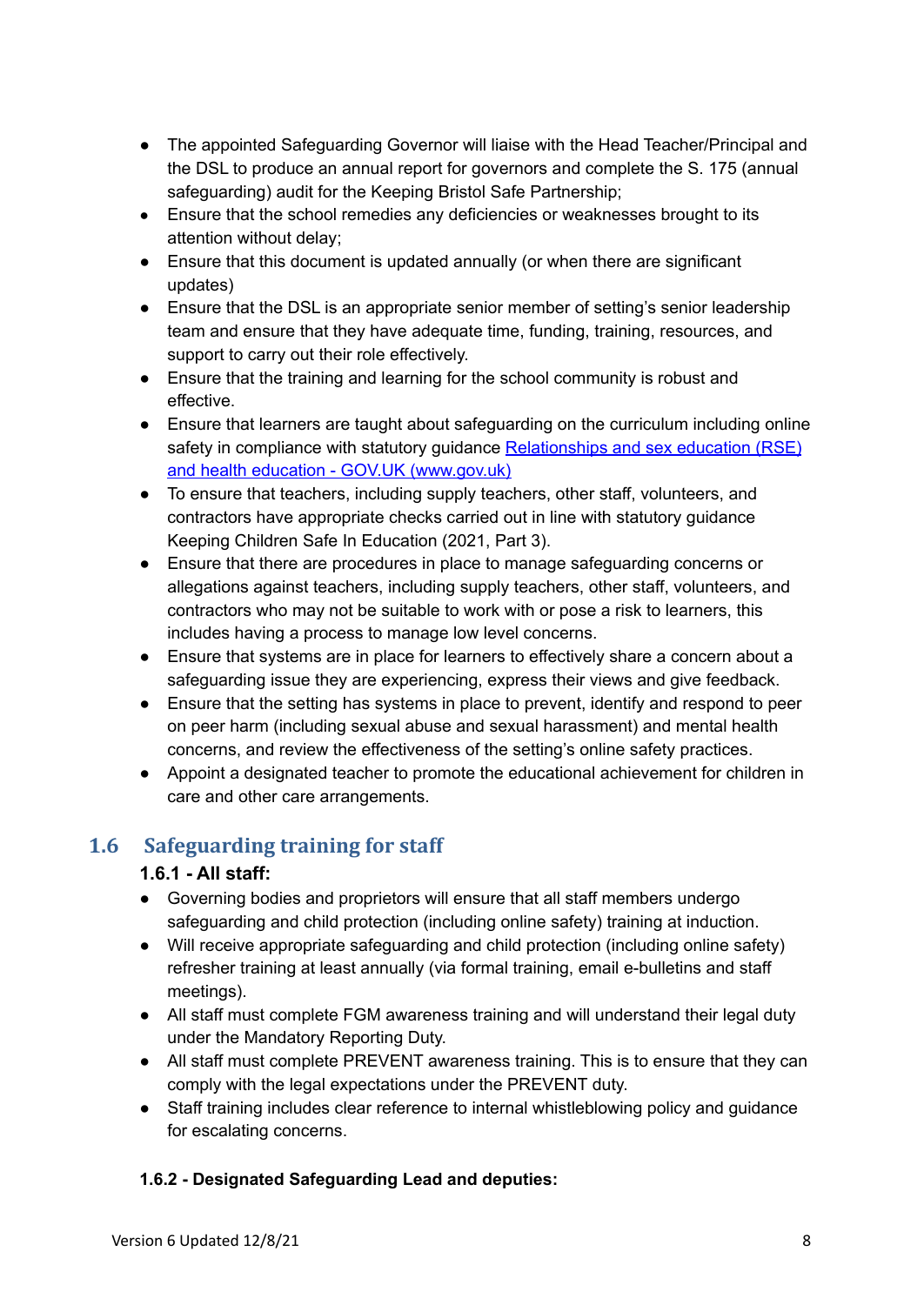- Will undergo formal training to provide them with the knowledge and skills (including online safety) training required to carry out the role. The training will be updated every two years.
- Deputies will be trained to the same level as the DSL.
- The DSL and any deputies will liaise with the Local Safeguarding Partnership to ensure that their knowledge and skills are updated via e-bulletins, attend DSL network meetings, and take time to read and digest safeguarding bulletins.

#### **1.6.3 - Other training considerations:**

- The governing body will ensure that at least one person on any appointment panel will have undertaken safer recruitment training, in line School Staffing (England) Regulations 2009.
- Members of the Senior Leadership Team will make themselves aware of and understand their role within the local safeguarding arrangements. This will ensure that those who have responsibility for the management of behaviour, inclusion, Special Educational Needs, attendance, and exclusions will carry out their duties with a safeguarding consideration.
- The Designated Teacher for Children in Care will undergo appropriate training to fulfil their role to promote the educational achievement of registered pupils who are in care.
- The mental health lead has access to appropriate training.
- Training around safeguarding topics in Annex B (including online safety) will be integrated, aligned, and considered as part of a whole school safeguarding approach.
- Appropriate colleagues have received appropriate training in relation to use of reasonable force and positive handling.

# <span id="page-8-0"></span>**1.7 Safeguarding in the curriculum**

Cotham School is dedicated to ensuring that learners are taught about safeguarding, including online safety. We recognise that a one size fits all approach may not be appropriate for all learners, and a more personalised or contextualised approach for more vulnerable learners, victims of abuse and some SEND children might be needed. This is part of a broad and balanced curriculum.

This includes:

- Working within statutory guidance in respect to [Relationships](https://www.gov.uk/government/publications/relationships-education-relationships-and-sex-education-rse-and-health-education) and sex education (RSE) and health education - GOV.UK [\(www.gov.uk\)](https://www.gov.uk/government/publications/relationships-education-relationships-and-sex-education-rse-and-health-education);
- Personal, Social, Health and Economic (PSHE) education, to explore key areas such as self-esteem, emotional literacy, assertiveness, power, building resilience to radicalisation, e-safety and bullying.
- Appropriate filters and monitoring systems are in place to ensure that 'overblocking' does not lead to unreasonable restrictions as to what learners can be taught about online teaching and safeguarding.
- The curriculum will be shaped to respond to safeguarding incident patterns in the setting identified by the Designated Safeguarding Lead and safeguarding team (e.g., to respond to an increase in bullying incidents).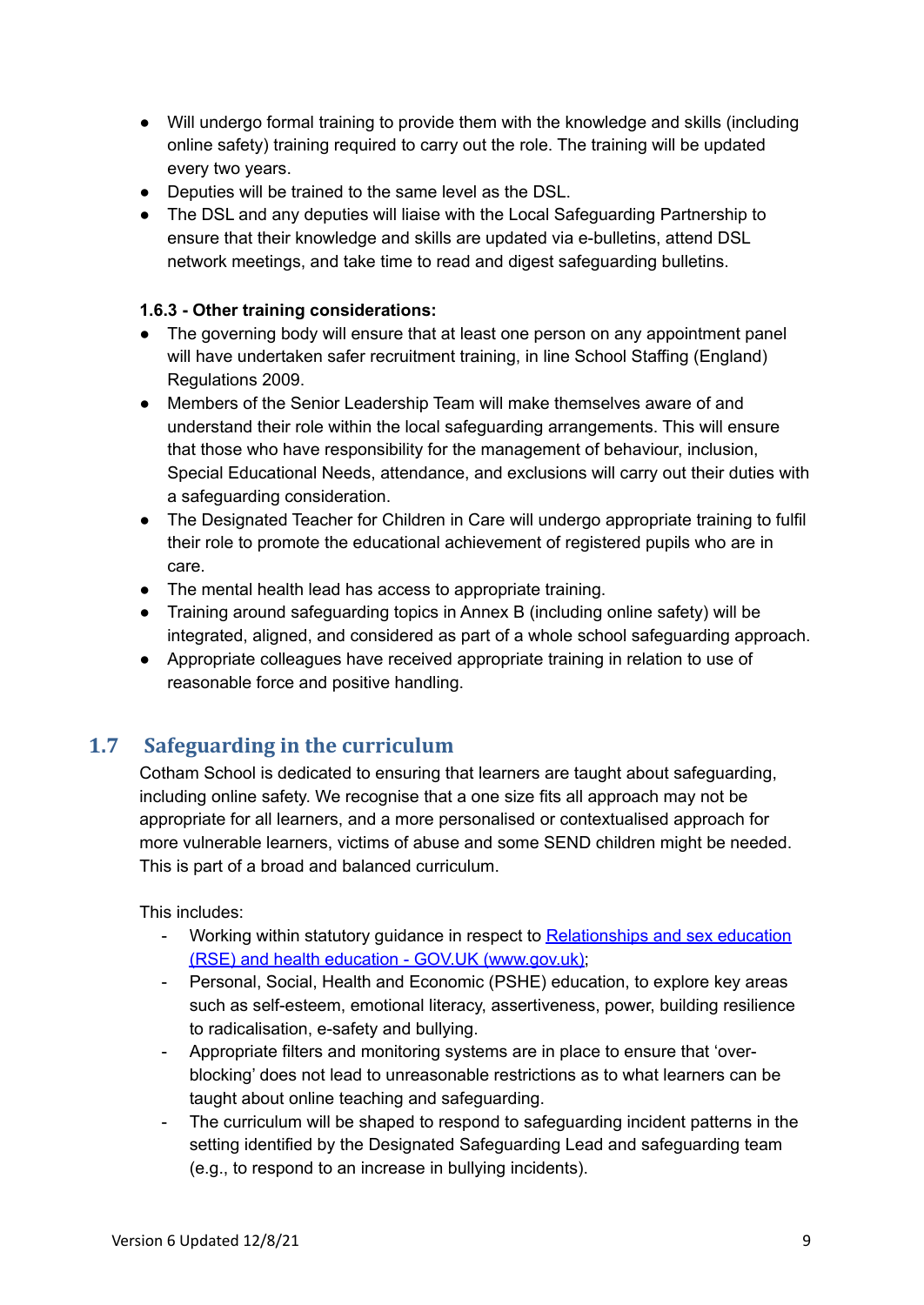- Providing engagement opportunities with parents and carers to consult on key aspects of the curriculum.
- Learners can inform the curriculum via discussions in student voice opportunities such as STRIDE and student council meetings

# <span id="page-9-0"></span>**1.8 Safer recruitment and safer working practice**

#### **1.8.1 - Safer recruitment**

Cotham School pays full regard to the safer recruitment practices detailed in 'Keeping Children Safe in Education' (2021; Part 3)

- This includes scrutinising applicants, verifying identity and academic or vocational qualifications, obtaining professional and character references, checking previous employment history, and ensuring that a candidate has the health and physical capacity for the job. References are always obtained, scrutinised and concerns resolved satisfactorily before appointment is confirmed.
- It also includes undertaking appropriate checks through the Disclosure and Barring Service (DBS), the barred list checks and prohibition checks (and overseas checks if appropriate), dependent on the role and duties performed, including regulated and non-regulated activity.
- All recruitment materials will include reference to Cotham School's commitment to safeguarding and promoting the wellbeing of learners.

#### **1.8.2 - Use of reasonable force**

'Reasonable force' refers to the physical contact to restrain and control children using no more force than is needed.' The use of reasonable force is down to the professional judgement of the staff member concerned and will be determined by individual circumstances and the vulnerability of any child with Special Educational Needs or Disability (SEND) will be considered.

- The use of reasonable force will be minimised through positive and proactive behaviour support and de-escalation and will follow government guidance [\(Use](https://www.gov.uk/government/publications/use-of-reasonable-force-in-schools) of [Reasonable](https://www.gov.uk/government/publications/use-of-reasonable-force-in-schools) Force in Schools 2013; Reducing the need for restraint and [restrictive](https://www.gov.uk/government/publications/reducing-the-need-for-restraint-and-restrictive-intervention) [intervention,](https://www.gov.uk/government/publications/reducing-the-need-for-restraint-and-restrictive-intervention) 2019).
- There is robust recording of any incident where positive handling or restraint has been used. Further review of the incident is carried out to reflect on how the incident could be avoided, this will involve the child and their family.

The process around how the setting manages concerns where a professional may pose a risk to learners and our response to low level concerns can be accessed in section [2.8](#page-16-0) Allegations of abuse made against [professionals.](#page-16-0)

#### **1.8.3 - Whistleblowing procedures**

Staff are aware of the following whistleblowing channels for situations where they feel unable to raise an issue with the senior leadership team or feel that their genuine concerns are not being addressed:

● General guidance can be found at: Advice on whistleblowing [https://www.gov.uk/whistleblowing.](https://www.gov.uk/whistleblowing)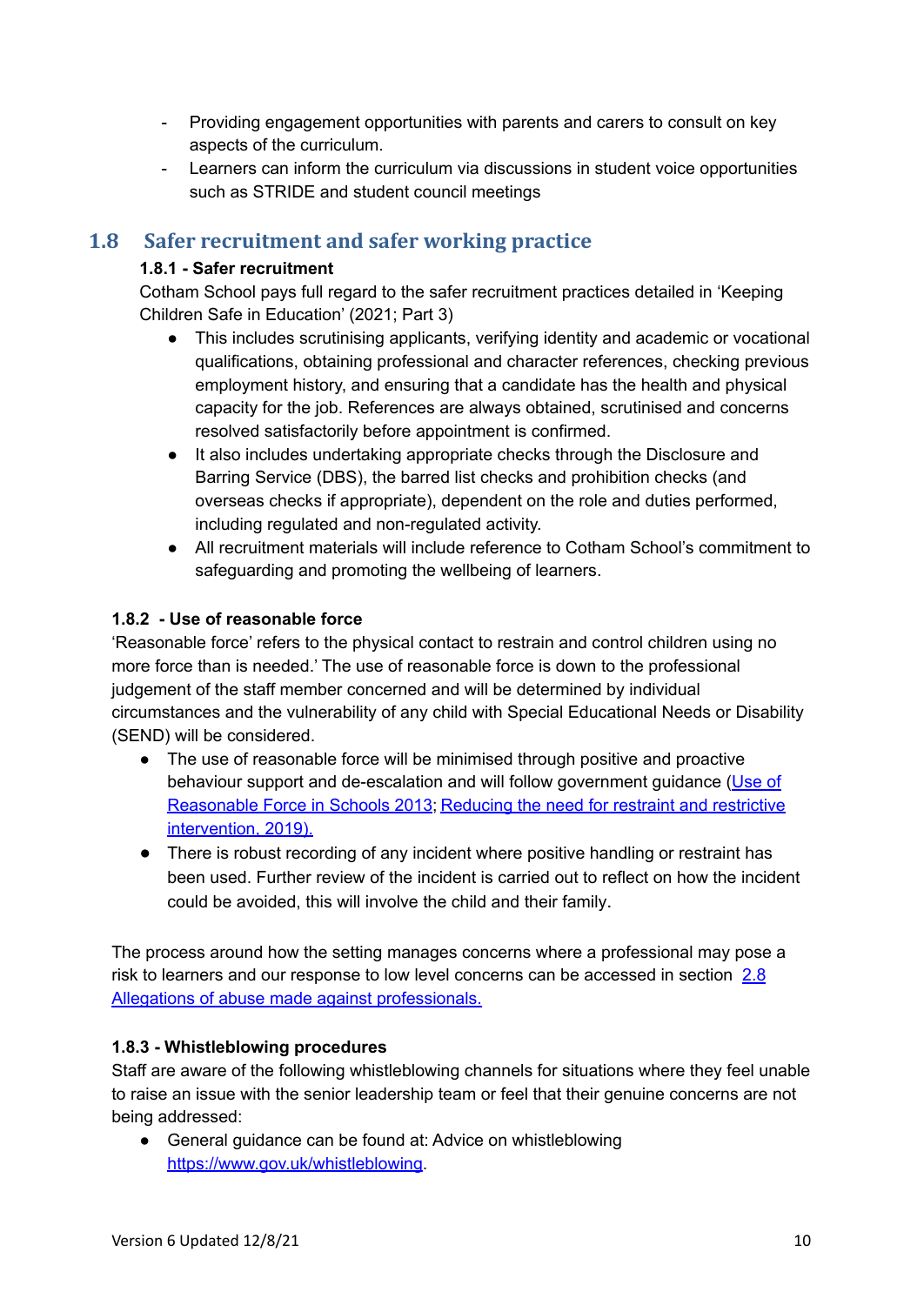- The NSPCC whistleblowing helpline is available [here](https://www.nspcc.org.uk/what-you-can-do/report-abuse/dedicated-helplines/whistleblowing-advice-line/) for staff who do not feel able to raise concerns regarding child protection failures internally. Staff can call: 0800 028 0285 – line is available from 8:00 AM to 8:00 PM, Monday to Friday and Email: [help@nspcc.org.uk](mailto:help@nspcc.org.uk).
- The above channels are clearly accessible to all staff (in the staff handbook, code of conduct and staff notice boards).

# <span id="page-10-0"></span>**1.9 Key safeguarding areas**

These topics are themes that can impact on children and families, there are specific areas of safeguarding that the setting has statutory responsibilities to address which are hyperlinked:

- Children in the court system
- Children affected by parental offending/imprisonment.
- Children missing from [education](#page-14-0) including persistent absence.
- Child [Exploitation](#page-28-1) (including both Child Sexual Exploitation and Child Criminal Exploitation and county lines, modern day slavery and trafficking)
- Cybercrime
- **[Domestic](#page-29-0) Abuse**
- **Homelessness**
- So-called Honour based Abuse (including Female Genital Mutilation and Forced Marriage),
- **[Online](#page-18-0) Safety**
- [Mental](#page-17-0) health
- Peer on Peer/ child on child [abuse](#page-14-1):

Bullying (including cyberbullying, prejudice-based and discriminatory bullying). Abuse in intimate personal relationships between peers.

Physical abuse such as hitting, kicking, shaking, biting, hair pulling, or otherwise causing physical harm (this may include an online element which facilitates, threatens and/or encourages physical abuse).

Sexual violence, such as rape, assault by penetration and sexual assault;(this may include an online element which facilitates, threatens and/or encourages sexual violence).

Sexual harassment, such as sexual comments, remarks, jokes and online sexual harassment, which may be standalone or part of a broader pattern of abuse. Causing someone to engage in sexual activity without consent, such as forcing someone to strip, touch themselves sexually, or to engage in sexual activity with a third party.

Consensual and non-consensual sharing of nudes and semi-nude images and or videos (also known as sexting or youth produced sexual imagery).

Upskirting, which typically involves taking a picture under a person's clothing without their permission, with the intention of viewing their genitals or buttocks to obtain sexual gratification, or cause the victim humiliation, distress, or alarm; and Initiation/hazing type violence and rituals (this could include activities involving harassment, abuse or humiliation used as a way of initiating a person into a group and may also include an online element).

- Preventing [Radicalisation](#page-31-0) (The Prevent Duty)
- **Serious Youth [Violence](#page-30-0)**
- Substance Misuse
- Private [Fostering](#page-31-1)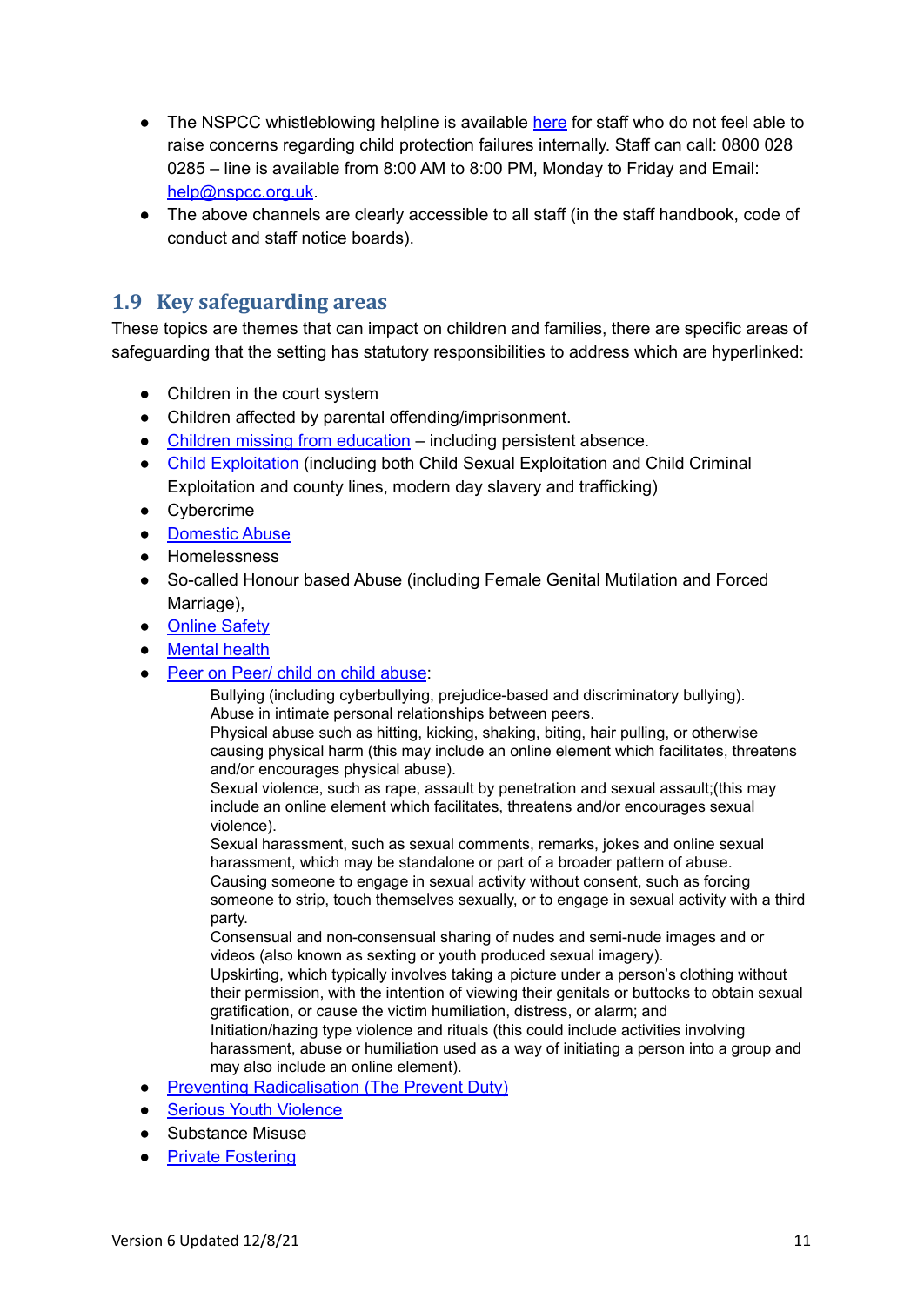#### ● Young [Carers](#page-32-0)

Additional information about key safeguarding areas can also be found in Keeping Children Safe in Education (2021; Annex B); the [NSPCC](https://www.nspcc.org.uk/what-is-child-abuse/types-of-abuse/) website - Types of Abuse; And for localised resources for education settings The Bristol [Safeguarding](https://www.bristolsafeguardingineducation.org/) in Education [website.](https://www.bristolsafeguardingineducation.org/)

# PART 2: Procedures

#### <span id="page-11-0"></span>**2.1 Reporting concerns**

All staff are clear about recording and reporting concerns to the DSL/DSL deputies in a timely way. In the case a learner is in immediate danger, staff should phone the police.

<span id="page-11-1"></span>All staff are aware of and follow the procedures to respond to a concern about a child detailed in  $\Delta$ ppendix  $\overline{B}$ . This includes responses to peer on peer harm and learners who present with a mental health need.

At Cotham School learners can raise their concerns via CPOMS, emailing [safeguarding@cotham.bristol.sch.uk](mailto:safeguarding@cotham.bristol.sch.uk) or directly speaking to a child's Learning Coordinator or a member of the safeguarding team, and they will be treated seriously.

# **2.2 Information Sharing**

Cotham School is committed to have due regard to relevant data protection principles which allow for sharing (and withholding) personal information as provided for in the Data protection Act 2018 and UK General Data Protection Regulations. This includes how to store and share information for safeguarding purposes, including information which is sensitive and personal and should be treated as 'special category personal data'.

Staff at the setting are aware that:

'Safeguarding' and 'individuals at risk' is a processing condition that allows practitioners to share special category personal data. Practitioners will seek consent to share data where possible in line with [Information](https://assets.publishing.service.gov.uk/government/uploads/system/uploads/attachment_data/file/721581/Information_sharing_advice_practitioners_safeguarding_services.pdf) Sharing for [Safeguarding](https://assets.publishing.service.gov.uk/government/uploads/system/uploads/attachment_data/file/721581/Information_sharing_advice_practitioners_safeguarding_services.pdf) Practitioners 2018.

There may be times when it is necessary to share information without consent such as:

- To gain consent would place the child at risk,
- by doing so will compromise a criminal investigation,
- It cannot be reasonably expected that a practitioner gains consent,
- or, if by sharing information it will enhance the safeguarding of a child in a timely manner, but it is not possible to gain consent.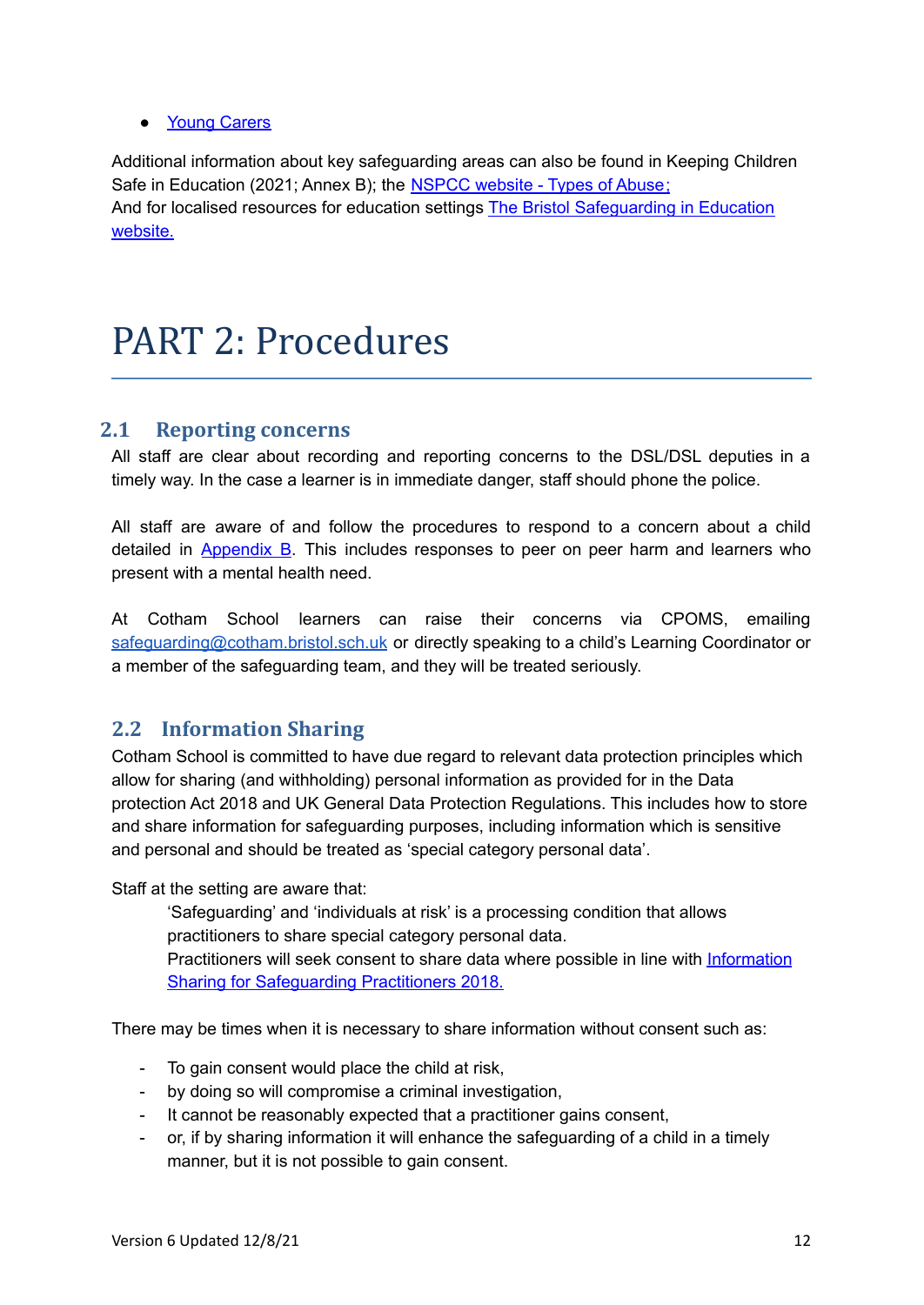There are also times when Cotham School will not provide a pupil's personal data where the serious harm test under legislation is met, (by sharing the information the child may be at further risk). When in doubt Cotham School will seek legal advice.

**The Data Protection Act 2018 and UK GDPR do not prevent the sharing of information for the purposes of keeping children safe. Fears about sharing information must not be allowed to stand in the way of the need to safeguard and promote the welfare and protect the safety of children.**

# <span id="page-12-0"></span>**2.3 Identifying and monitoring the needs of vulnerable learners.**

The DSL and Deputy DSL will regularly review and monitor those students who have been identified as vulnerable. This can include reviewing attendance data, behaviour data, attainment data and safeguarding records. This is to ensure that:

- Proportionate and early interventions can be taken to promote the safety and welfare of the child and prevent escalation of harm.
- Information about vulnerable learners is shared with teachers and school and college leadership staff to promote educational outcomes.
- Learners who currently have, or have had, a social worker will have their academic progress and attainment reviewed and additional academic support will be provided to help them reach their full potential.
- Reasonable adjustments are made in relation to school-based interventions for example responding to behaviour.

# <span id="page-12-1"></span>**2.4 Multi-agency working**

Cotham School is a relevant agency in the Keeping Bristol Safe Partnership and will work together with appropriate agencies to safeguard and promote the welfare of children including identifying and responding to their needs. This is in compliance with statutory guidance Working Together to [Safeguard](https://assets.publishing.service.gov.uk/government/uploads/system/uploads/attachment_data/file/779401/Working_Together_to_Safeguard-Children.pdf) Children 2018.

Occasions that warrant a statutory assessment under the Children Act 1989:

- If the child is in need under s.17 of the Children Act 1989 (including when a child is a young carer and or subject to a private fostering arrangement).
- Or if the child needs protection under s.47 of the Children Act 1989 where they are experiencing significant harm, or likely to experience significant harm.

Referrals in these cases should be made by the DSL (or Deputy DSLs) to Children's Social Care in the local authority in which that child resides. The list of safeguarding contact and other key agencies are listed in **[Appendix](#page-20-0) B**.

Where the child already has a social worker, the request for service should go immediately to the social worker involved or, in their absence, to their team manager. If the child is a child in care, notification should also be made to the Hope Virtual School.

Cotham School will cooperate with any statutory safeguarding assessments conducted by children's social care: this includes ensuring representation at appropriate inter-agency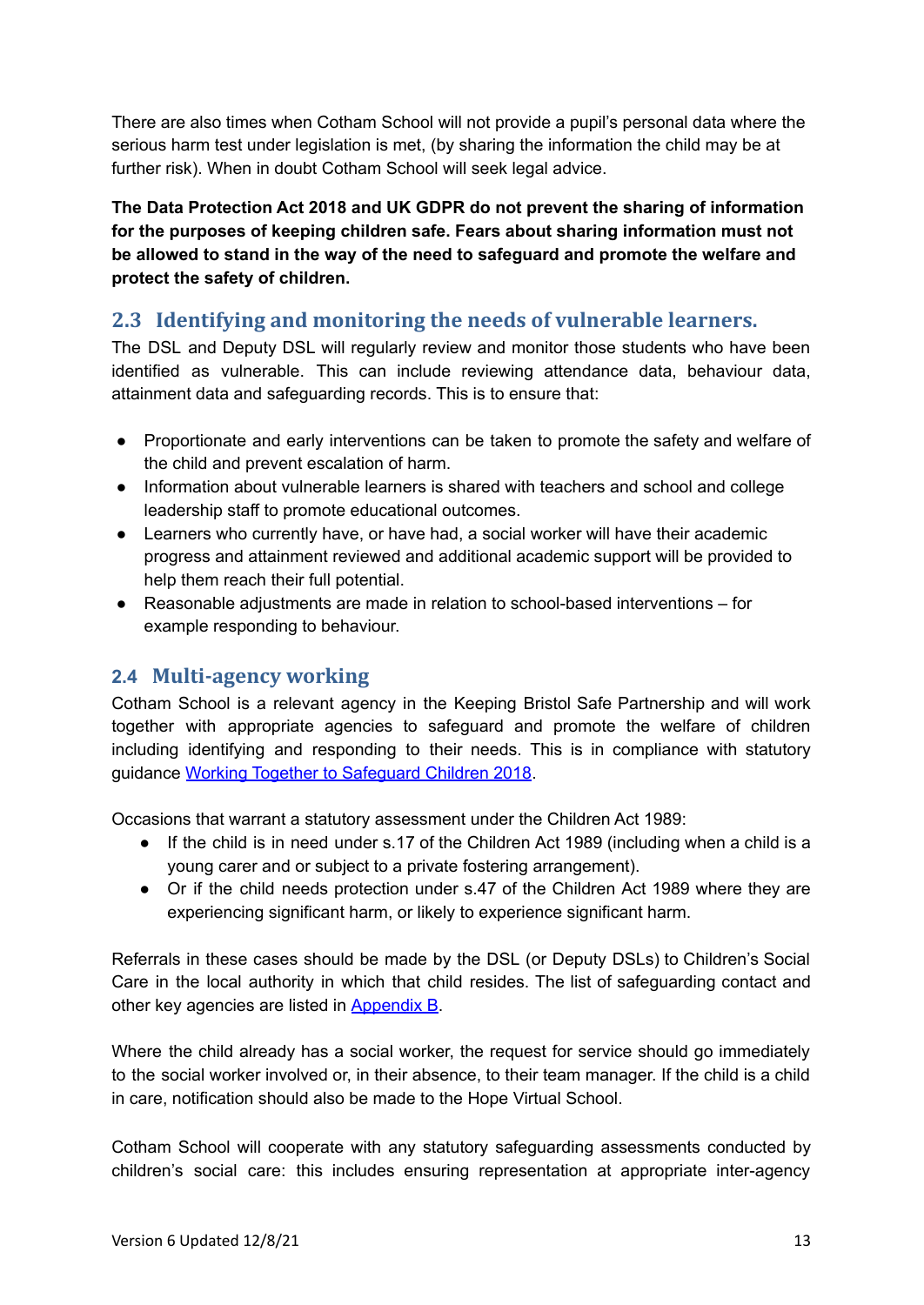meetings such as integrated support plan meetings initial and review child protection conferences and core group meetings.

#### **2.4.1 Additional considerations:**

- Where a learner and/or their family is subject to an inter-agency child protection plan or a multi-agency risk assessment conference (MARAC) meeting, the setting will contribute to the preparation, implementation, and review of the plan as appropriate.
- In situations where a child in care may be put on to part time timetable, the school will consult with the Hope Virtual School following local procedures. [GUIDANCE](https://www.bristol.gov.uk/documents/20182/289934/Exclusions+Process+Dec+2020.pdf/bd4f7017-047d-00dc-ccc2-3c9ceee84ff2) ON THE FIXED TERM & [PERMANENT](https://www.bristol.gov.uk/documents/20182/289934/Exclusions+Process+Dec+2020.pdf/bd4f7017-047d-00dc-ccc2-3c9ceee84ff2) EXCLUSION OF CHILDREN IN CARE FROM SCHOOLS & PRUS [\(bristol.gov.uk\)](https://www.bristol.gov.uk/documents/20182/289934/Exclusions+Process+Dec+2020.pdf/bd4f7017-047d-00dc-ccc2-3c9ceee84ff2)
- If a crime has been suspected or committed that involved the bringing of an offensive weapon on to the school site, the setting will liaise with the Local Authority Violence Reduction Unit (Safer Options) who will consider a proportionate response.
- If there is a risk of harm, the police should be called via 999. For other concerns of criminality, the non-statutory guidance 'When to Call the Police' from the [NCPCC](https://www.npcc.police.uk/documents/Children%20and%20Young%20people/When%20to%20call%20the%20police%20guidance%20for%20schools%20and%20colleges.pdf) can be helpful or contact the local PCSO/School Police Beat Officer/School Officer.
- In the rare event that a child death occurs, or a child is seriously harmed, Cotham School will notify the Keeping Bristol Safe Partnership as soon as is reasonably possible.

# **2.5 Suspensions, permanent exclusions, and commissioning of Alternative Provisions -** (To be read in conjunction with the Behaviour Policy)

<span id="page-13-0"></span>When the setting is considering suspending or permanently excluding a learner where additional vulnerability is identified it is important that the learner's welfare is a paramount consideration. The Headteacher will consider their legal duty of care when sending a learner home.

Cotham School will exercise their legal duties in relation to their interventions. This includes:

whether a statutory assessment should be considered in line with the principles of [Children](https://www.legislation.gov.uk/ukpga/1989/41/contents) Act [1989](https://www.legislation.gov.uk/ukpga/1989/41/contents),

that decisions are made in an anti-discriminatory manner in line with the [Equality](https://www.legislation.gov.uk/ukpga/2010/15/contents) Act 2010 (including having regard to the SEND Code of [Practice\)](https://www.gov.uk/government/publications/send-code-of-practice-0-to-25)

and takes into consideration the learner's rights under the [Human](https://www.legislation.gov.uk/ukpga/1998/42/contents) Rights Act 1998.

Interventions will be consistent with statutory guidance **School [suspensions](https://www.gov.uk/government/publications/school-exclusion) and permanent** exclusions - GOV.UK [\(www.gov.uk\)](https://www.gov.uk/government/publications/school-exclusion)

#### **2.5.1 - Actions to take**

- An assessment of need should be undertaken with multi-agency partners with a view to mitigate any identified risk of harm this in line with 2.3 Identifying and [monitoring](#page-12-0) the needs of [vulnerable](#page-12-0) learners.
- If the child is subject to a child protection plan or where there is an existing child protection file, we will call a multi-agency risk-assessment meeting prior to making the decision to exclude.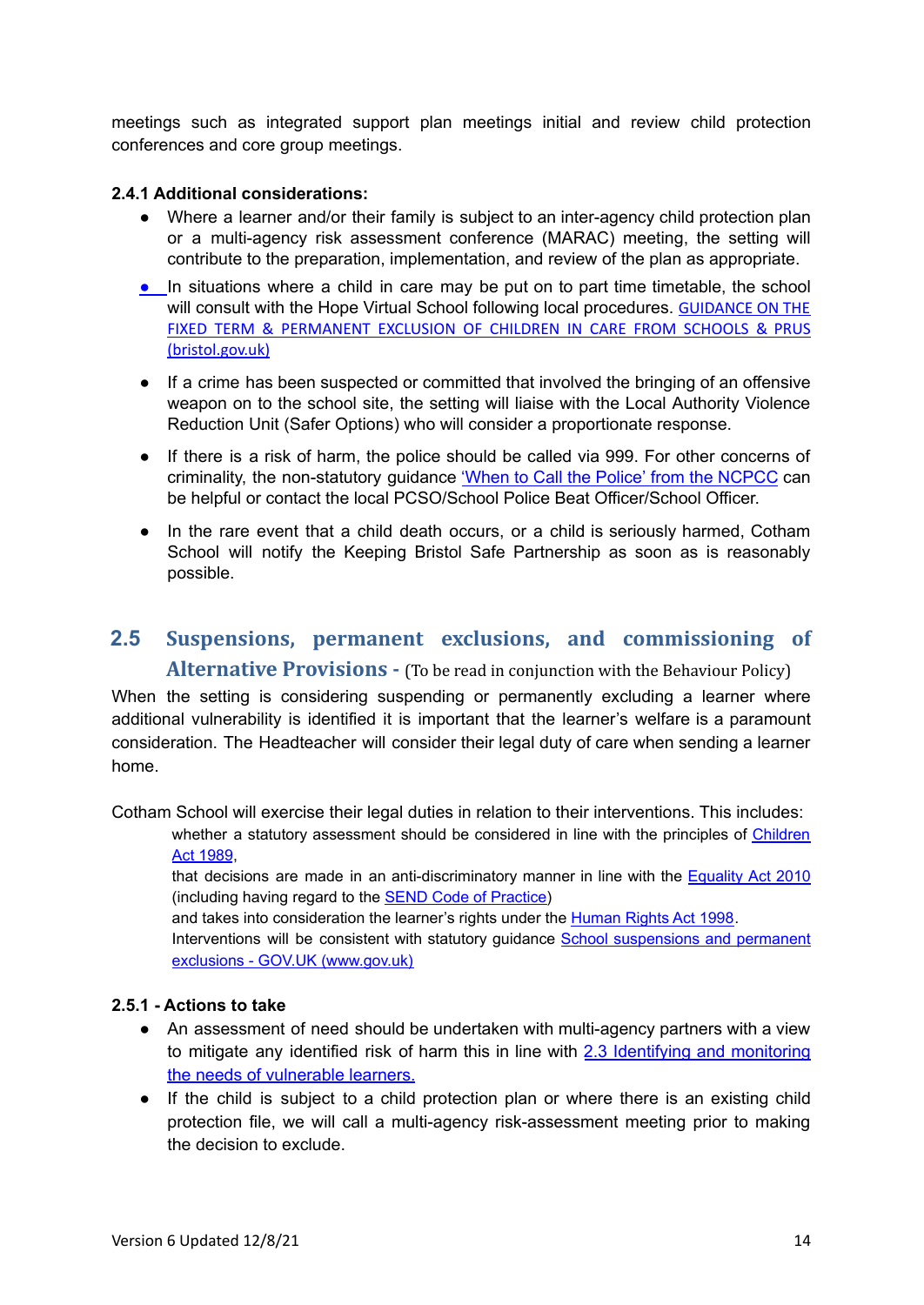● In the event of a one-off serious incident resulting in an immediate decision to exclude, the risk assessment *must* be completed prior to convening a meeting of the governing body.

#### **2.5.2 - Commissioning Alternative Provisions**

In the event where Cotham School commissions an Alternative Provision they will follow the Alternative Learning Provision - [bristol.gov.uk](https://www.bristol.gov.uk/schools-learning-early-years/alternative-learning-provision) and follow local guidance [Commissioning](https://www.bristol.gov.uk/documents/20182/3831000/Using+AP+in+Bristol+-+Advice+to+Schools+%26+Commissioners+-+September+2019.pdf/bc36da2d-8008-b63e-389a-e183f5079602) Alternative Learning Provision – Advice for schools, [Commissioners,](https://www.bristol.gov.uk/documents/20182/3831000/Using+AP+in+Bristol+-+Advice+to+Schools+%26+Commissioners+-+September+2019.pdf/bc36da2d-8008-b63e-389a-e183f5079602) and Alternative [Providers](https://www.bristol.gov.uk/documents/20182/3831000/Using+AP+in+Bristol+-+Advice+to+Schools+%26+Commissioners+-+September+2019.pdf/bc36da2d-8008-b63e-389a-e183f5079602) (2019) to ensure clear agreement of roles and responsibilities to maintain safeguarding arrangements for learners who are not taught on site.

Cotham School will continue to be responsible for the safeguarding of that learner and will make necessary checks on the provider to meet the needs of the learner. Written confirmation from the Alternative provider will be obtained of the checks on staff that we would otherwise perform for our own staff.

# 2.6 **Children Missing from Education** (To be read in conjunction with the Attendance

<span id="page-14-0"></span>Policy)

A learner missing from education is a potential indicator of abuse or neglect, or maybe an indicator of need for early help support. Staff should follow procedures for unauthorised absence and for dealing with children that go missing from education, particularly on repeat occasions. These should be reported to the DSL and reviewed in line with 2.3 [Identifying](#page-12-0) and [monitoring](#page-12-0) the needs of vulnerable learners.

Cotham School will follow the guidance detailed in Children Missing [Education](https://www.gov.uk/government/publications/children-missing-education) (2016) and Bristol City Council [Education](https://www.bristol.gov.uk/documents/20182/34960/CME+Guidance+for+schools/2dc4792d-7d3f-8b57-5aa8-3b305fda4cb8) Welfare Service – Children Missing Education

This will include notifying the local authority in which the child lives:

- of any pupil who fails to attend school regularly,
- or has been absent without the school's permission for a continuous period of 10 school days or more, at such intervals as are agreed between the school and the local authority.

#### **2.6.1 - Elective Home Education**

Cotham School will notify the Local Authority of every learner where a parent has exercised their right to educate their child at home. Safeguarding files should be shared with the Local Authority Elective Home Education service and consideration of whether additional support from children's social care should be made in line with the Children Act 1989.

#### <span id="page-14-1"></span>**2.7 Respond to incidents of peer on peer harm.**

(There is flow diagram in Appendix B that illustrates this section)

All staff should recognise that children can abuse their peers (including online). It is important that incidents of abuse and harm are treated under safeguarding policy in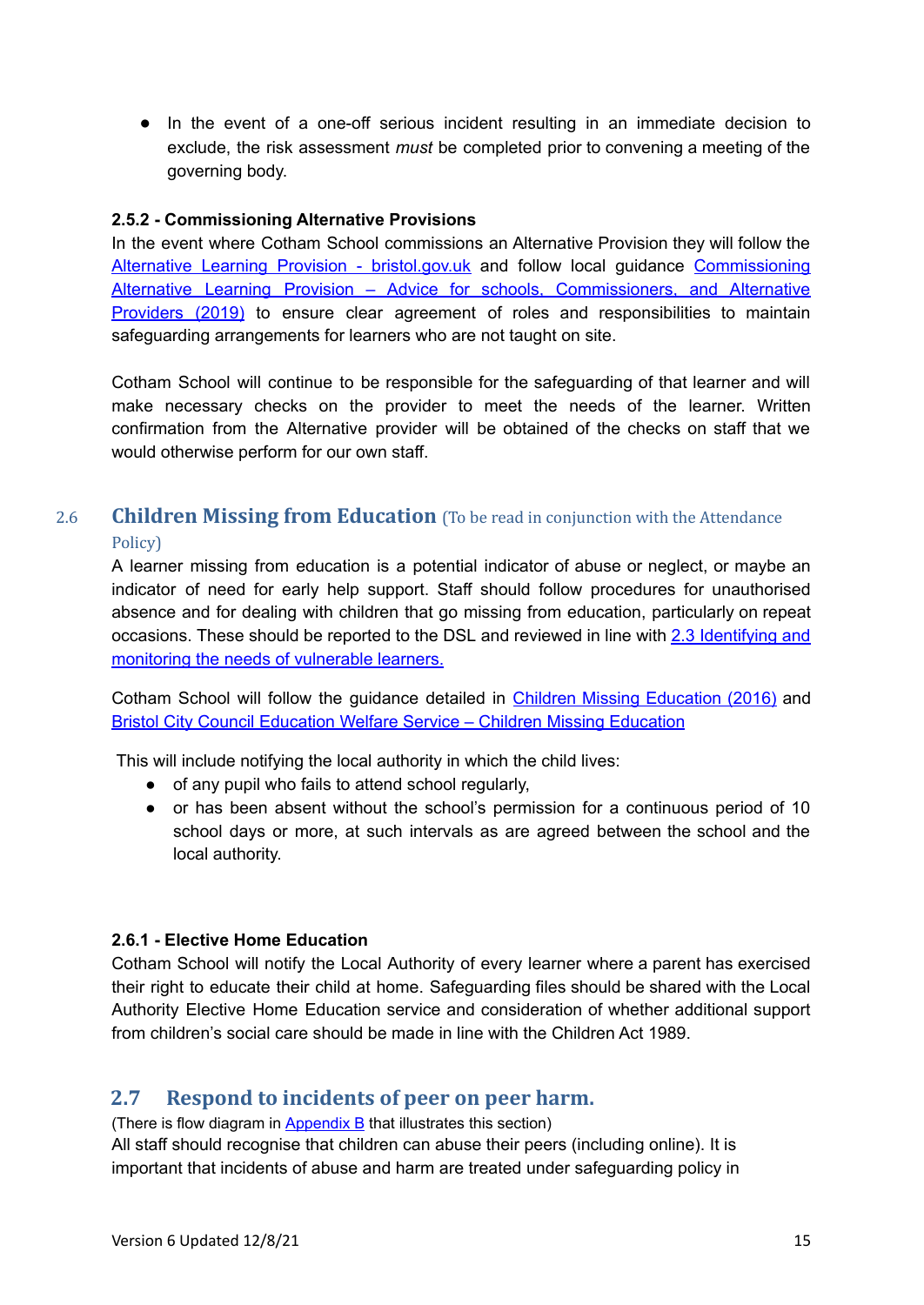conjunction with the behaviour policy. However, concerns regarding the welfare of learners requires process and records to be kept on the child's safeguarding/child protection file.

Further examples of peer on peer harm can be found under section 1.9 Key [Safeguarding](#page-10-0) [Areas.](#page-10-0) It is recognised that peer on peer abuse can happen inside and outside of school/college or online.

At Cotham School

- We have a 'zero tolerance' approach to abuse. Incidents are taken seriously. These will never be tolerated or passed off as 'banter,' just having a laugh' or 'part of growing up.' Banter and teasing can and should be acknowledged and recognised as bullying behaviour and may require proportionate intervention.
- Even with a zero-tolerance approach, we take steps to educate and take action ensure to mitigate the risk of contributing to a culture of unacceptable behaviours or a culture that normalises abuse.
- It is understood that peer on peer harm may reflect equality issues in terms of those who may be targeted are more likely to have protected characteristics.
- Early identification of vulnerability to peer on peer harm is made by reviewing attendance, behaviour, attainment and safeguarding records at least on a termly basis.

There are clear systems in place (which are well promoted, easily understood and easily accessible) for learners to confidently report abuse knowing their concerns will be treated easily as reflected in section 2.1 [Reporting](#page-11-0) a concern of this policy. Cotham School will handle initial reports of harm by:

- Securing the immediate safety of learners involved in an incident and sourcing support for other young people affected.
- Listening carefully to the child, being non-judgmental, being clear about boundaries and how the report will be progressed, not asking leading questions and only prompting the child where necessary with open questions – where, when, what, etc;
- ensuring that victims will never be given the impression that they are creating a problem by reporting abuse, sexual violence, or sexual harassment. They will never be made to feel ashamed for making a report.
- Ensuring the child's wishes are taken into consideration in any intervention and any action is taken to ensure safety of the target and other members of the wider peer cohort.
- Not promising confidentiality as it is highly likely that information will need to be shared with others.

#### **2.7.1 Actions to take in relation to sexual violence and sexual harassment.**

Reference to Keeping Children Safe In Education (2021, Part 5) and guidance [Sexual](https://www.gov.uk/government/publications/sexual-violence-and-sexual-harassment-between-children-in-schools-and-colleges) violence and sexual [harassment](https://www.gov.uk/government/publications/sexual-violence-and-sexual-harassment-between-children-in-schools-and-colleges) between children in schools and colleges 2021 should be made in relation to taking protective action. Cotham School will take the following actions when responding to incidents of sexual violence and sexual harassment:

● Incidents will be reported immediately to the DSL/ Deputy DSL who will undertake further assessment of what action should be taken proportionate to the factors that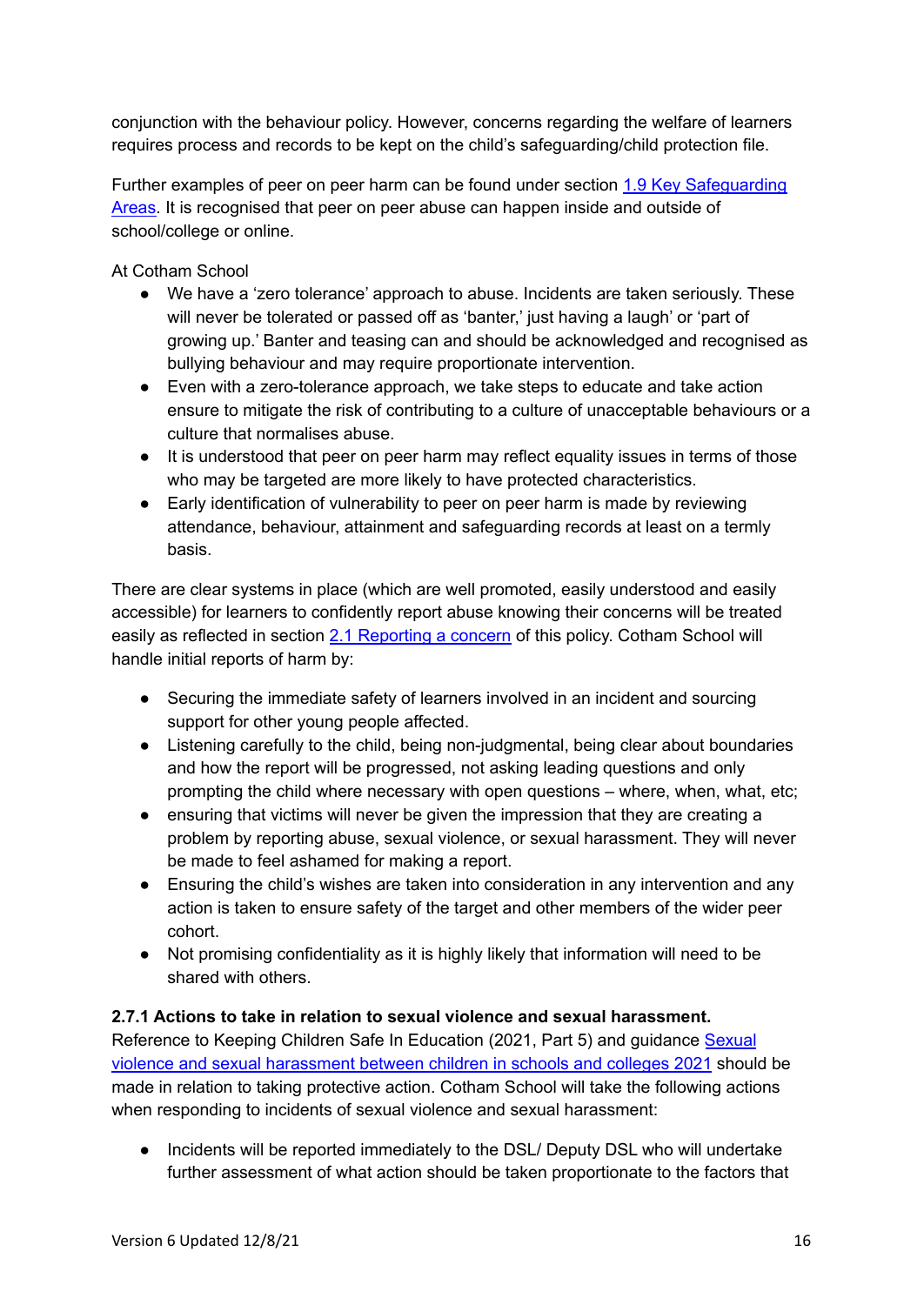have been identified. The Brook - Sexual Behaviours Traffic Light [Assessment](https://www.brook.org.uk/training/wider-professional-training/sexual-behaviours-traffic-light-tool/) Tool should be utilised to inform assessment of risk and what actions to subsequently take. This may include seeking specialist advice and guidance from Be [Safe.](https://cchp.nhs.uk/cchp/explore-cchp/be-safe)

- DSLs/Deputies will take **proportionate** action and consider whether a case can be managed internally, through early help, or should involve other agencies as required in line with the section 2.4 - [Multi-Agency](#page-12-1) Working section.
- When an incident involves an act of **sexual violence** (rape, assault by penetration, or sexual assault) the starting point is that this should be passed on to police **regardless** of the age of criminal responsibility (10 years old). This must be reported directly via 101 for recording purposes and accountability. This is on the understanding that the police will take a welfarist approach rather than a criminal justice one. A concurrent referral to social care must also be made. A strategy can be requested where education can voice explicitly concerns of criminalisation in a multi-agency context.
- When the children involved require a statutory assessment either under s.17 or s. 47 of the Children Act 1989 a referral to social care should be undertaken.
- Where the report includes an online element, the setting will follow [Searching,](https://www.gov.uk/government/publications/searching-screening-and-confiscation) screening and confiscation at school - GOV.UK [\(www.gov.uk\)](https://www.gov.uk/government/publications/searching-screening-and-confiscation) and [Sharing](https://www.gov.uk/government/publications/sharing-nudes-and-semi-nudes-advice-for-education-settings-working-with-children-and-young-people) nudes and [semi-nudes:](https://www.gov.uk/government/publications/sharing-nudes-and-semi-nudes-advice-for-education-settings-working-with-children-and-young-people) advice for education settings working with children and young people -GOV.UK [\(www.gov.uk\).](https://www.gov.uk/government/publications/sharing-nudes-and-semi-nudes-advice-for-education-settings-working-with-children-and-young-people) The key consideration is for staff not to view or forward illegal images of a child. The highlighted advice provides more details on what to do when viewing an image is unavoidable.
- Risk assessments and or safety plans will be developed for individual children who have been involved in an incident. This should be reviewed every 3 months or every time there is an occurrence of an incident. These should involve the child and parents/carers and address contextual risks.

#### **2.7.2 - Contextual safeguarding approach to peer on peer harm:**

Cotham School will minimise the risk of peer on peer abuse by taking a contextual approach to safeguarding by increasing safety in the contexts of which harm can occur – this can include the school environment itself, peer groups and the neighbourhood.

Following any incidents of peer on peer harm, the DSL/Deputies will review and consider whether any practice or environmental changes can be made in relation to any lessons learned. This can include making changes to staffing and supervision, making changes to the physical environment and considering the utilisation and delivery of safeguarding topics on the curriculum.

# <span id="page-16-0"></span>**2.8 Responding to allegations of abuse made against professionals.**

Staff must report any concerns or allegations about a professional's behaviour (including supply staff, volunteers, and contractors) where they may have:

- behaved in a way that has harmed a child or may have harmed a child.
- possibly committed a criminal offence against or related to a child.
- behaved towards a child or children in a way that indicates he or she may pose a risk of harm to children; or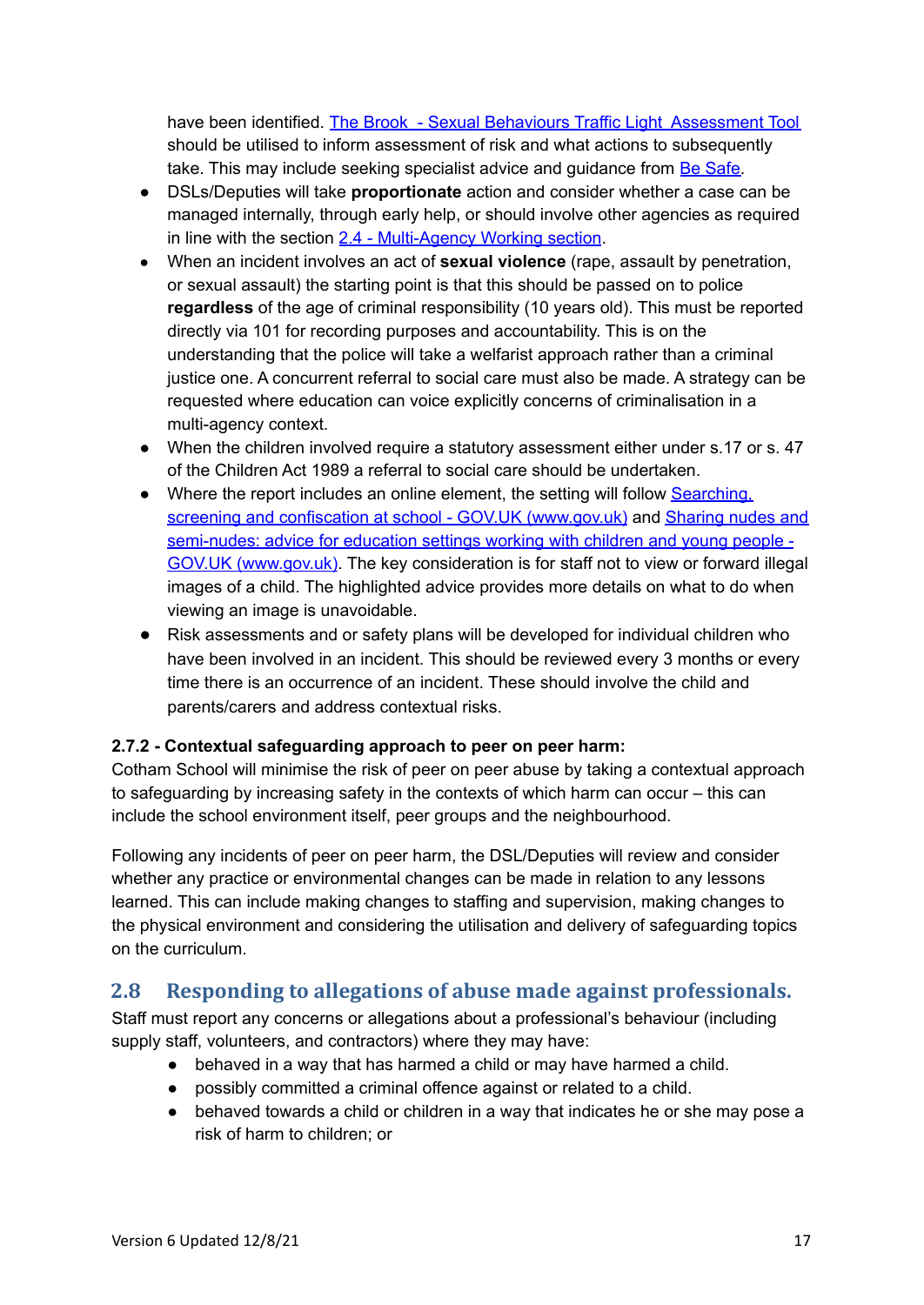• behaved or may have behaved in a way that indicates they may not be suitable to work with children

#### **2.8.1 - Immediate action must be taken:**

- Do not speak to the individual it concerns.
- Allegations or concerns about colleagues and visitors must be reported directly to the DSL or Headteacher who will follow guidance in Keeping Children Safe in Education (2021, Part four: Allegations of abuse made against teachers and other staff).
- If the concern relates to Headteacher it should be reported to the DSL or directly to the Chair of Governors, who will liaise with the Local Authority [Designated](#page-23-0) Officer [\(LADO\)](#page-23-0) and they will decide on any action required.
- If there is a conflict of interest which inhibits this process of reporting, staff can report directly to the LADO.
- If allegations are regarding a member of supply staff, the school will take the lead and progress enquiries with the LADO, whilst continuing to engage and work with the employment agency.
- Allegations regarding foster carers or anyone in a position of trust working or volunteering with children should be referred to the LADO on the day that the allegation is reported. The allocated social worker should also be informed on the day. The school should not undertake any investigation unless the LADO advises this.

#### **2.8.2 - Low level concerns**

This should be read in conjunction with the staff code of conduct and Keeping children Safe in Education (2021, Part 4). A low level concern is not insignificant. This process should be used in events where a concern about professional conduct does not meet the threshold set out at the beginning of this section.

- Reports should be made to the DSL (or the Headteacher if it is regarding the DSL). Cotham School creates an environment where staff are encouraged and feel confident to self-refer where they have found themselves in a situation.
- The DSL will address unprofessional behaviour and support the individual to correct it at an early stage providing a responsive, sensitive, and proportionate handling of such concerns when they are raised.
- Review and correct any deficits in the setting's safeguarding system.

#### **2.9 Mental health and wellbeing.** (A flow diagram is available in Appendix B to illustrate this section)

<span id="page-17-0"></span>Schools and colleges have an important role to play in supporting the mental health and wellbeing of their learners. Mental health problems can, in some cases, be an indicator that a child has suffered or is at risk of suffering abuse, neglect or exploitation, and or may require early help support.

Cotham School will commit to undertake the following:

● The appointment of a designated mental health lead who can support the development of knowledge and act as a point of expertise to promote the wellbeing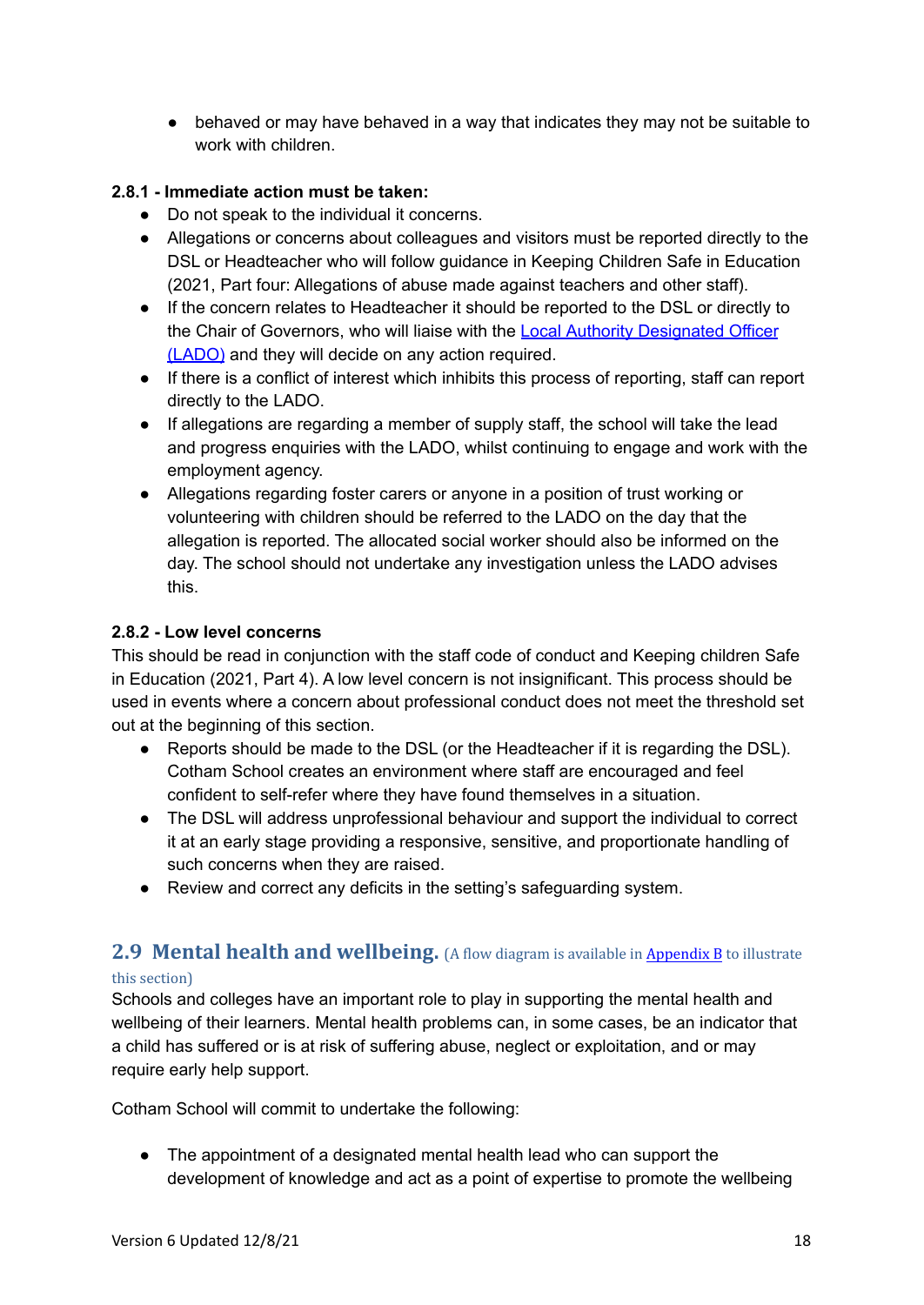and mental health of learners. This colleague will have sufficient training in mental health **and** safeguarding for them to carry out their role effectively.

- Early identification of vulnerability to mental health problems by reviewing attendance, behaviour, attainment, and safeguarding records at least on a termly basis.
- Ensure that learners can report and share concerns in line with section 2.1 [Reporting](#page-11-0) a [concern](#page-11-0) of this policy.
- Staff will follow a safeguarding process in terms of reporting concerns outlined in Appendix B so the DSL/Deputy DSLs (and wider members of the safeguarding team such as the SENDCo) can assess whether there are any other vulnerabilities can be identified and proportionate support considered.
- Staff will ensure the immediate health and safety of a learner who is displaying acute mental health distress. This may require support from emergency services via 999 if the leaner is at risk of immediate harm.
- DSLs/Deputies will consider whether a case can be managed internally, through early help, or should involve other agencies as required in line with section [2.4](#page-12-1) - [Multi-Agency](#page-12-1) Working.
- The setting will communicate and work with the learner and parents/carers to ensure that interventions are in the best interests of the child.
- DSLs will liaise with staff to ensure reasonable adjustments are made and develop ways to support achieving positive educational outcomes.
- Only appropriately trained professionals should attempt to make a diagnosis of a mental health problem – DSLs and the senior leadership team should be able to access specialist advice through targeted services or through their locality [Primary](https://cchp.nhs.uk/cchp/explore-cchp/child-family-consultation-services-camhs/primary-mental-health-specialists) Mental Health [Specialists](https://cchp.nhs.uk/cchp/explore-cchp/child-family-consultation-services-camhs/primary-mental-health-specialists) from Child and Family Consultation Services.

#### **2.9.1 - Contextual safeguarding approach to mental health**

Cotham School will ensure that preventative measures in terms of providing safeguarding on the curriculum will provide opportunities for learners to identify when they may need help, and to develop resilience.

The setting will take a 'whole school approach' to:

- deliver high quality teaching around mental health and wellbeing on the curriculum.
- having a culture that promotes mental health and wellbeing;
- having an environment that promotes mental health and wellbeing;
- making sure pupils and staff are aware of and able to access a range of mental health services;
- supporting staff wellbeing
- And being committed to pupil and parent participation

# <span id="page-18-0"></span>**2.10 Online Safety**

Online safety is an integrated and interwoven theme with other safeguarding considerations. It is essential that the DSL takes a lead on ensuring that interventions are effective. This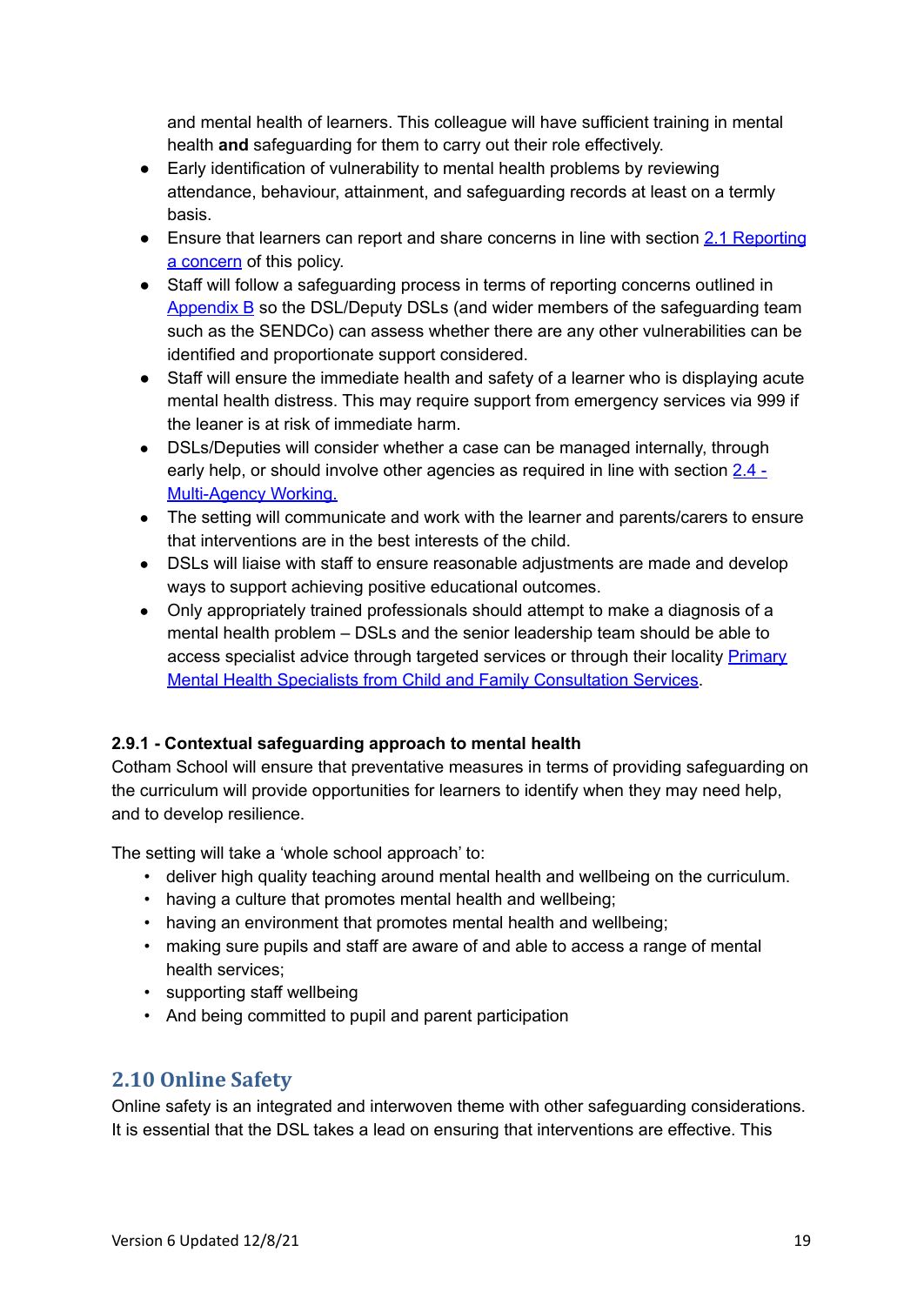means coordinating support and engaging with other colleagues in the setting who may have more technological expertise such as the IT manager.

Cotham School is committed to addressing online safety issues around content, contact, conduct and commerce. This includes:

- Ensuring that online safety is concerned in relevant policies and procedures.
- Online safety is interwoven in safeguarding training for staff and safeguarding on the curriculum for learners.
- Acknowledging that peer on peer abuse can happen via mobile and smart technology between individuals and groups. This should be approached in the same process outlined in section 2.7 [Responding](#page-14-1) to incidents of peer on peer harm **and read in conjunction** with Cotham School's policy on the use of mobile smart technology that is embedded in the Behaviour for Learning policy.
- Provision of education via remote learning will comply with governmental advice [Safeguarding](https://www.gov.uk/guidance/safeguarding-and-remote-education-during-coronavirus-covid-19) and remote education during coronavirus (COVID-19) - GOV.UK [\(www.gov.uk\)](https://www.gov.uk/guidance/safeguarding-and-remote-education-during-coronavirus-covid-19)
- <span id="page-19-0"></span>• The effectiveness of the setting's ability to safeguarding learners in respect to filtering and monitoring, information security and access management alongside the above will be reviewed annually.

# **Appendix A – Key Guidance for safeguarding issues.**

All key education sector policies relevant for education settings can be found on the following webpage <https://www.bristolsafeguardingineducation.org/guidance/>

Other **multi-agency** guidance and policies from the Local Safeguarding Partnerships:

- For Bristol <https://bristolsafeguarding.org/policies-and-guidance/>
- For South Glos <http://sites.southglos.gov.uk/safeguarding/library>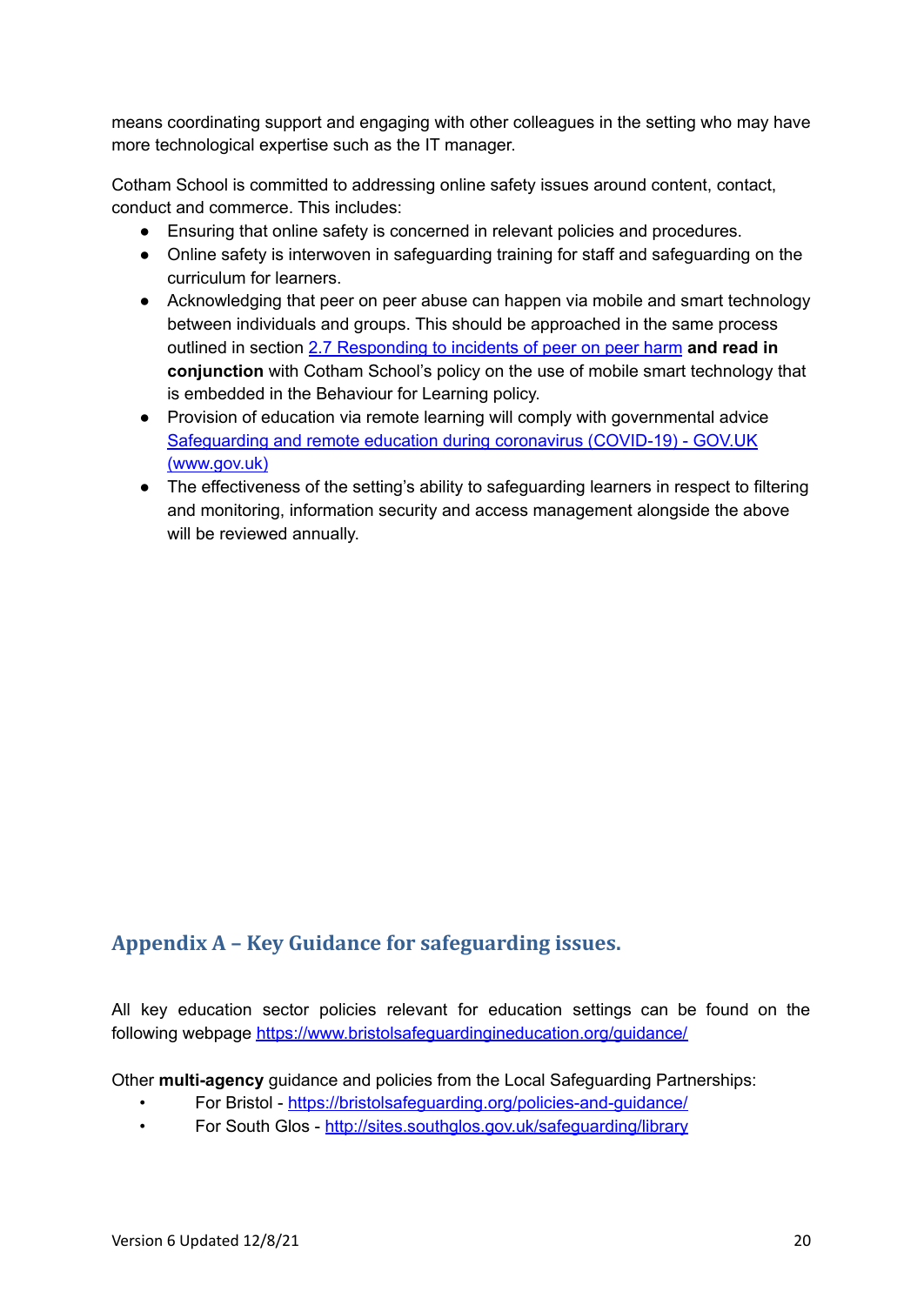# <span id="page-20-0"></span>**Appendix B – Reporting concerns**

Reporting Concerns Flow Chart - Bristol- Click here

Process flow chart responding to incidents of Peer on Peer incidents and Mental Health Problems **–** Click here

Safeguarding contacts Poster **–** Multi-agency contacts in Bristol**. –** Click here

For wider local contacts use the following page <https://www.bristolsafeguardingineducation.org/local-contacts/>

Neighboring Local Authority Contacts **- [Click](#page-25-0) here**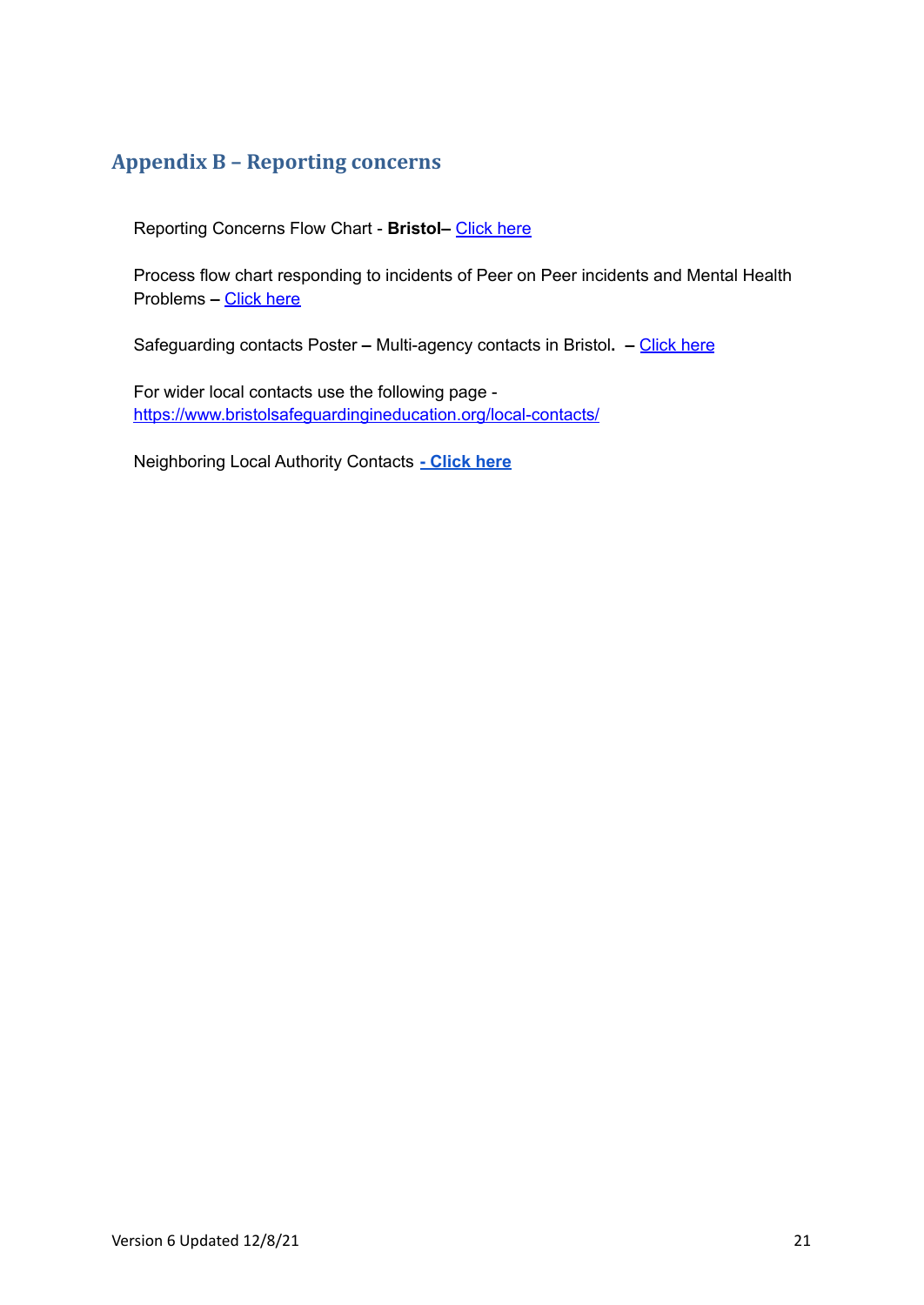

assessments and plans. Chase referrals if not kept informed - this is our responsibility.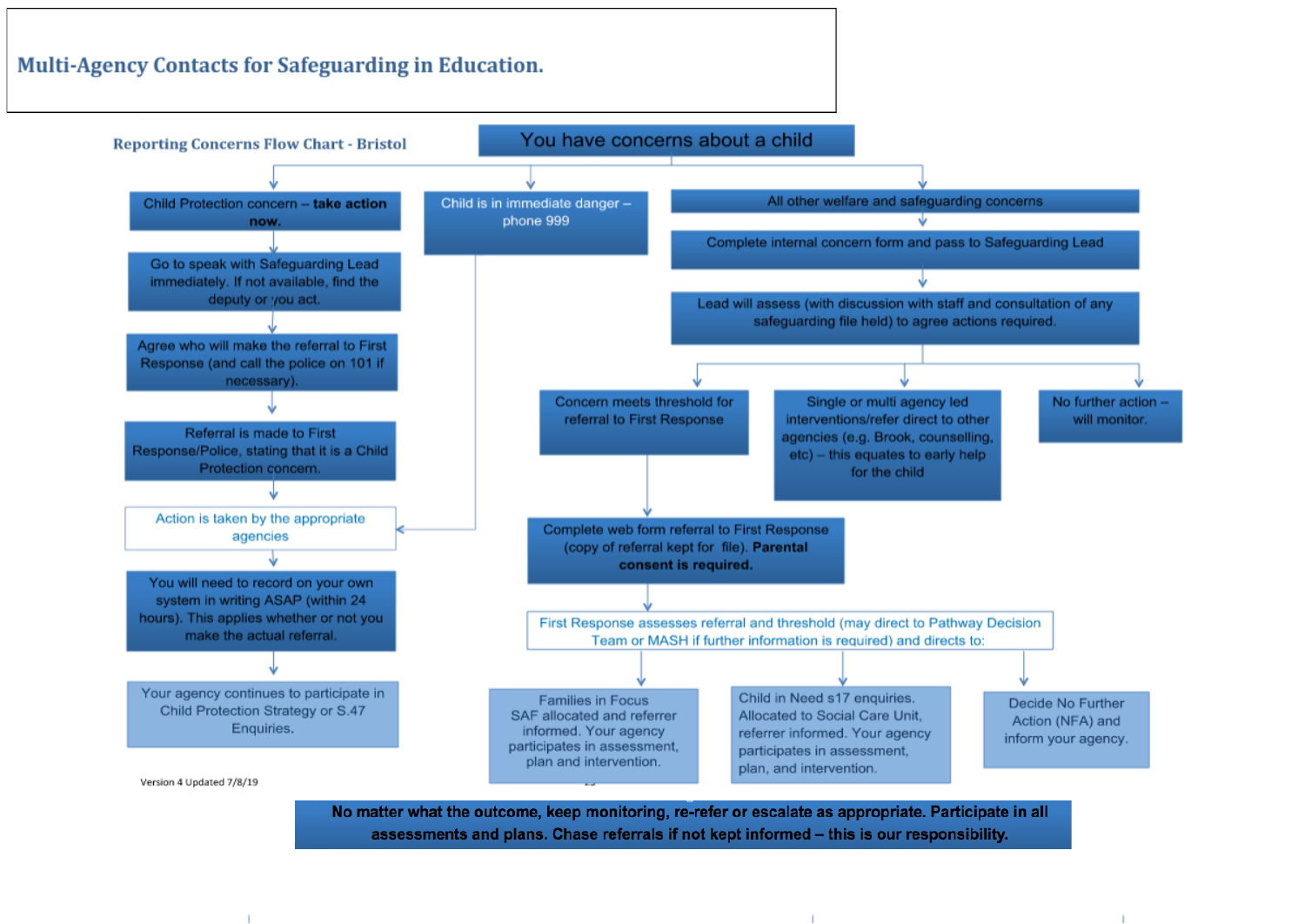# **Response to Peer on Peer Harm and Mental Health**

#### **[\(Click here](https://drive.google.com/file/d/1RF5P0RggjTPeUO-z7psaXNNRYD1V4efD/view?usp=sharing) for a clearer image of the flowchart)**



All actions, risk assessments and responses should be recorded on the Safeguarding/Child Protection file. Plans/risk assessments should be reviewed every 3 months or on any occasion another concern is raised.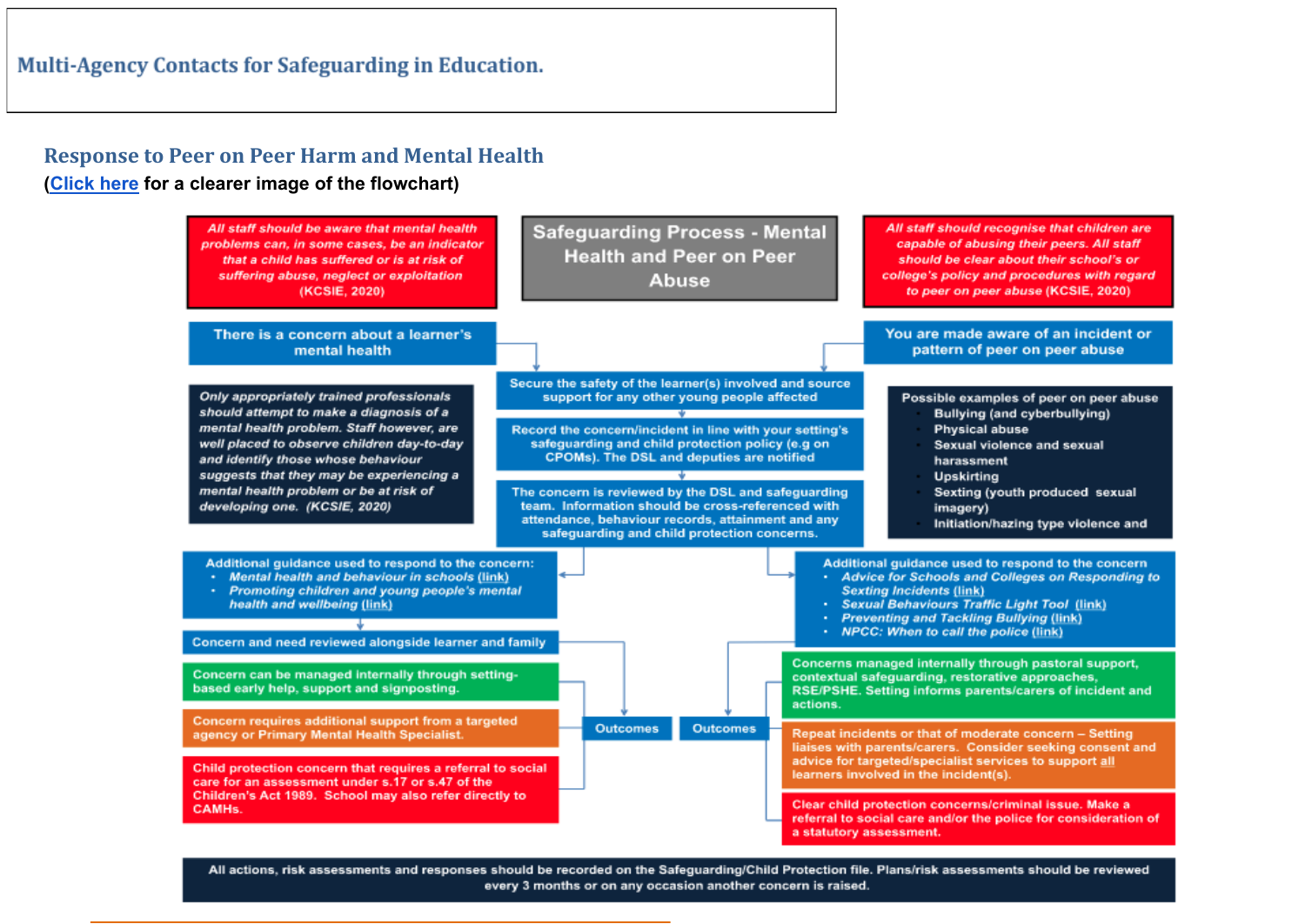# If you have concerns about a child/young person in Bristol…

| If a child is at immediate risk call<br>the POLICE                                                                                    | <b>POLICE 999</b>                                                                                                    |  |  |
|---------------------------------------------------------------------------------------------------------------------------------------|----------------------------------------------------------------------------------------------------------------------|--|--|
| To make an URGENT referral, i.e.,<br>a child is likely to suffer or is<br>suffering significant harm, call<br>children's social care. | <b>FIRST RESPONSE - 0117 9036444</b>                                                                                 |  |  |
| <b>Out of Hours</b>                                                                                                                   | <b>EMERGENCY DUTY TEAM - 01454 615 165</b>                                                                           |  |  |
| To make a NON-URGENT<br>referral, contact FIRST<br><b>RESPONSE using the online</b><br>form (must have<br>parental/carer consent).    | <b>FIRST RESPONSE Online form</b><br>https://www.bristol.gov.uk/social-care-health/make-a-referral-to-first-response |  |  |
| To raise concerns and ask for<br>advice about radicalisation<br>(also contact First Response).                                        | <b>PREVENT DUTY - 01278 647466</b><br>PreventSW@avonandsomerset.police.uk                                            |  |  |
| To liaise with the specialist<br><b>Safeguarding Police unit</b>                                                                      | <b>Lighthouse Safeguarding Unit <math>-</math> Avon and Somerset police</b><br>01278 649228                          |  |  |
| <b>Families in Focus (Targeted Support)-</b> For advice and guidance about whether to make a referral                                 |                                                                                                                      |  |  |
| <b>South</b><br>0117 9037770                                                                                                          | <b>North</b><br><b>East Central</b><br>0117 3576460<br>0117 3521499                                                  |  |  |

# **If you have concerns about a professional working with a child…**

| To raise concerns and ask for<br>guidance in relation to the<br>conduct of someone who works<br>with children | <b>Local Authority Designated Officer - (LADO)</b><br>Nicola Laird T: 0117 9037795 |
|---------------------------------------------------------------------------------------------------------------|------------------------------------------------------------------------------------|
|---------------------------------------------------------------------------------------------------------------|------------------------------------------------------------------------------------|

# **For information, advice, and guidance in relation to safeguarding policy and procedures.**

<span id="page-23-0"></span>**[Safeguarding in Education Team](https://drive.google.com/file/d/11A0Ik4bRLU8OHIv3eiqVnMl4r0EUaMpJ/view?usp=sharing)**

T: 0117 9222710

E:[Safeguardingineducationteam@bristol.gov.uk](mailto:Safeguardingineducationteam@bristol.gov.uk)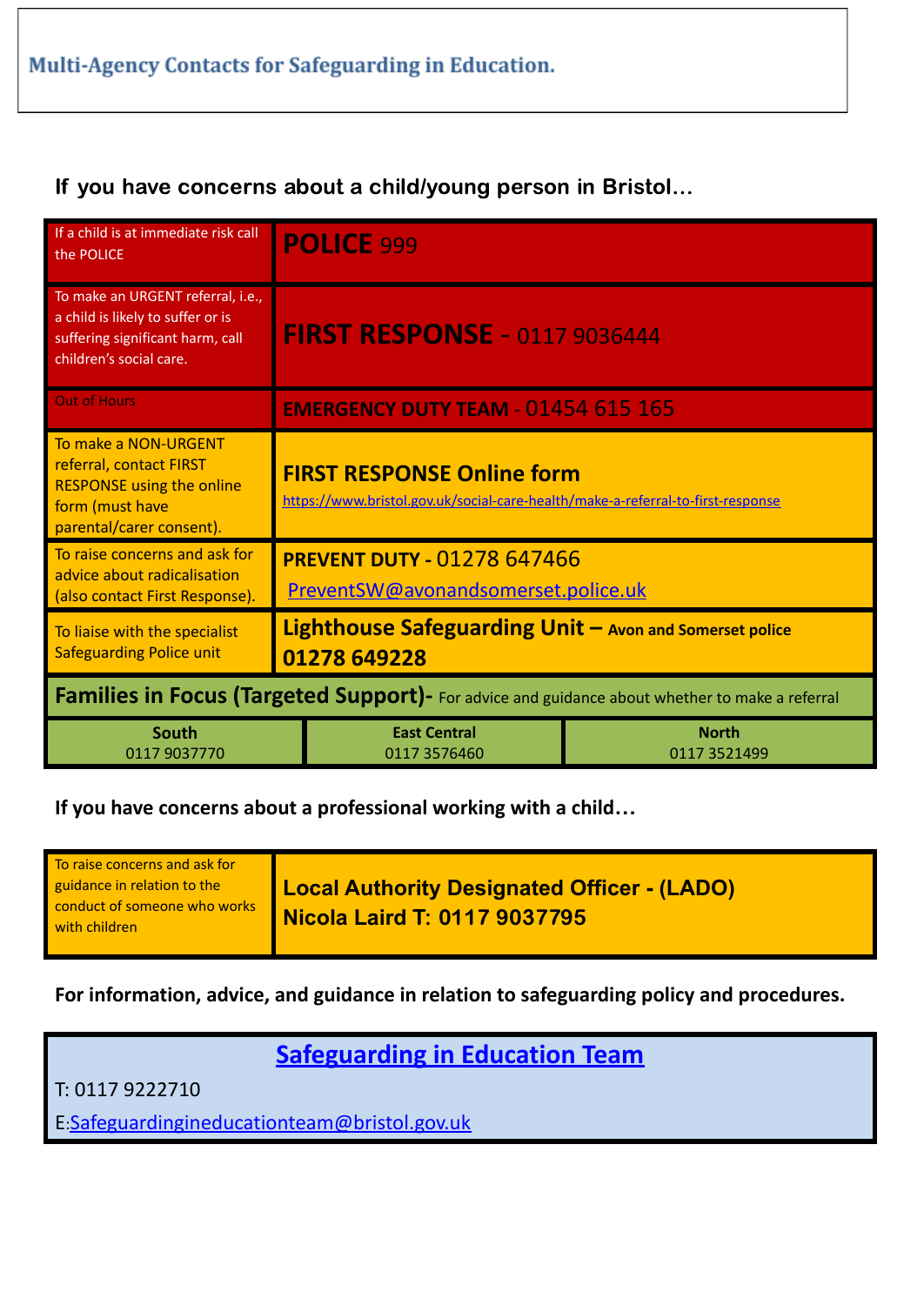| <b>South Advisor</b><br><b>Helen Macdonald</b><br>helen.macdonald@bristol.gov.uk | <b>East Central Advisor</b><br><b>Jess Curtis</b><br>jessica.curtis@bristol.gov.uk                                                  | <b>North Advisor</b><br>Sarah Wooding<br>sarah.wooding@bristol.gov.uk   |  |
|----------------------------------------------------------------------------------|-------------------------------------------------------------------------------------------------------------------------------------|-------------------------------------------------------------------------|--|
| Child sexual exploitation &<br>child criminal exploitation                       | <b>Operation Topaz (Avon and Somerset Police)</b><br>https://www.avonandsomerset.police.uk/forms/vul                                |                                                                         |  |
|                                                                                  | <b>Safer Options Team - Education inclusion managers</b>                                                                            |                                                                         |  |
| South<br>Ingrid.Hooper@bristol.gov.uk                                            | <b>East Central</b><br>Calum.Paton@bristol.gov.uk                                                                                   | <b>North</b><br>Ross.Moody@bristol.gov.uk                               |  |
| <b>Child Missing from</b><br>Education                                           | <b>Bristol City Council - Education Welfare</b><br>g-education-cme                                                                  | https://www.bristol.gov.uk/schools-learning-early-years/children-missin |  |
| Children affected by Forced<br>Marriage                                          | <b>Forced Marriage Unit</b><br>T: (0) 20 7008 0151<br>E: fmu@fco.gov.uk                                                             |                                                                         |  |
| <b>Online Safety Advice</b>                                                      | <b>Professional Online Safeguarding Helpline</b><br>T: 0344 381 4772<br>E: helpline@saferinternet.org.uk                            |                                                                         |  |
| Reporting online sexual abuse<br>and grooming                                    | <b>Child Exploitation and Online Protection command</b><br>https://www.ceop.police.uk/ceop-reporting/                               |                                                                         |  |
| <b>FGM</b> advice                                                                | <b>NSPCC FGM Helpline</b><br>T: 0800 028 3550<br>E: fgmhelp@nspcc.org.uk                                                            |                                                                         |  |
| Domestic Abuse support<br>(Bristol)                                              | Directorate of local and national services<br>https://www.bristol.gov.uk/crime-emergencies/abuse-violence                           |                                                                         |  |
| Young Carers - advice and<br>support.                                            | <b>Carers Support Centre</b><br>T: 0117 958 9980<br>W:https://www.carerssupportcentre.org.uk/young-carers/contact-youn<br>g-carers/ |                                                                         |  |
| Whistleblowing professional<br>policy                                            | <b>NSPCC Whistleblowing hotline</b><br>T: 0800 028 0285<br>E: help@nspcc.org.uk                                                     |                                                                         |  |
|                                                                                  | Mental health Advice (Local)                                                                                                        |                                                                         |  |
| Primary Mental Health Specialists (advice) Child and Adolescent Mental Health    |                                                                                                                                     |                                                                         |  |
| South<br>0117 3408121                                                            | <b>East Central</b><br>0117 3408600                                                                                                 | <b>North</b><br>0117 3546800                                            |  |
| Advice around harmful<br>sexualised behaviour.                                   | <b>Be Safe</b><br>0117 3408700<br>W: https://cchp.nhs.uk/cchp/explore-cchp/be-safe                                                  |                                                                         |  |
|                                                                                  | <b>Brook Traffic Light Tool</b><br>https://legacy.brook.org.uk/brook_tools/traffic/index.html?syn_partner=                          |                                                                         |  |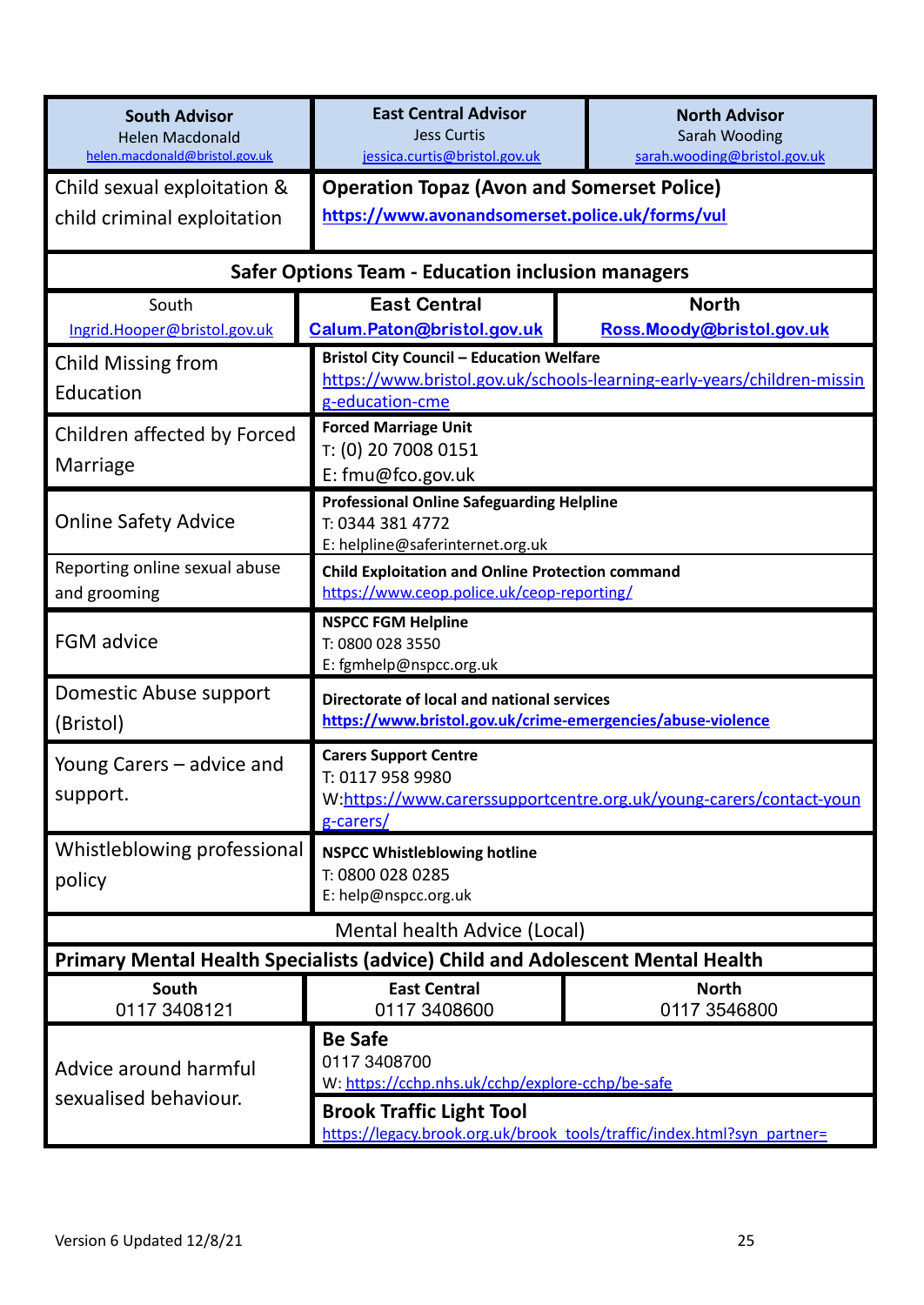# <span id="page-25-0"></span>**Other Local Authorities Contacts**

| <b>Local Authority in</b><br>which the child is<br>resident | <b>Contact details</b>                                                                                                                                                                                                                                                                              | Out of<br>hours/<br><b>Weekend</b>                      |
|-------------------------------------------------------------|-----------------------------------------------------------------------------------------------------------------------------------------------------------------------------------------------------------------------------------------------------------------------------------------------------|---------------------------------------------------------|
| <b>South</b><br><b>Gloucestershire</b>                      | <b>Access and Reponses Team</b><br>01454 866000 - Monday to Thursday 9.00 -<br>5.00, 4.30 on Friday<br>accessandresponse@southglos.gov.uk<br>Website: Access and Response Teams (ART)   South<br><b>Gloucestershire Council (southglos.gov.uk)</b>                                                  |                                                         |
| <b>North Somerset</b>                                       | <b>Single Point of Access</b><br>01275 888 808 - Monday-Thursday 8.45am-5pm,<br>Friday 8.45am-4.30pm<br>Website: Children, young people and families   North Somerset<br>Council (n-somerset.gov.uk)                                                                                                | <b>Emergency</b><br><b>Duty Team</b><br>01454<br>615165 |
| <b>Bath and North</b><br><b>East Somerset</b><br>(BANES)    | <b>Children's Social Work Services</b><br>01225 396312 or 01225 396313 weekdays,<br>8.30am to 5pm, except Fridays when we're<br>closed from 4.30pm<br><b>ChildCare Duty@bathnes.gov.uk</b><br>Website:<br>Report a concern about a child   Bath and North East<br>Somerset Council (bathnes.gov.uk) |                                                         |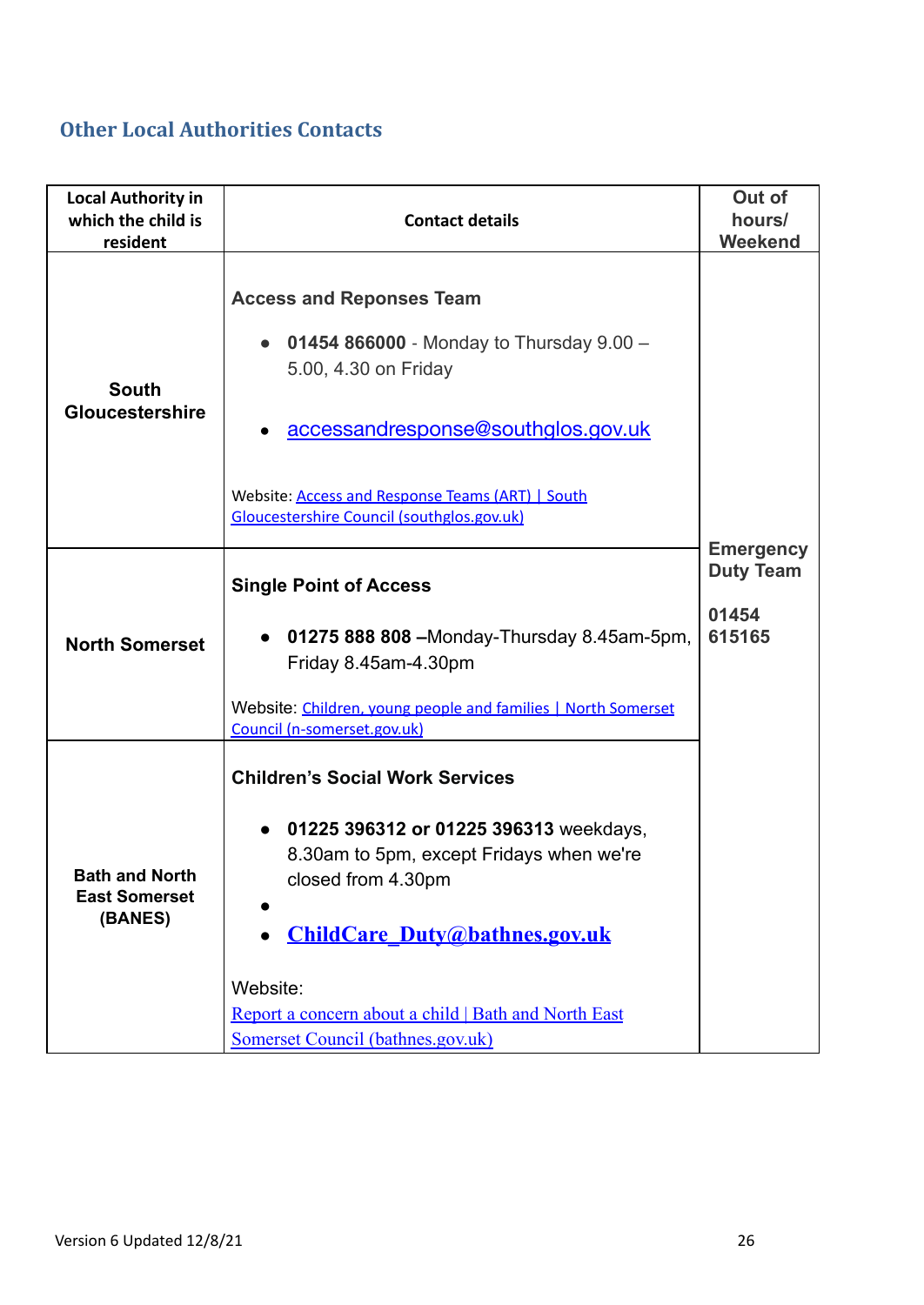# <span id="page-26-0"></span>**Appendix C - Dealing with a disclosure of abuse**

### <span id="page-26-1"></span>**When a child tells me about abuse they have suffered, what must I remember?**

- Stay calm.
- Do not communicate shock, anger or embarrassment.
- Reassure the child. Tell them you are pleased that they are speaking to you.
- Never promise confidentiality. Assure them that you will try to help but let the child know that you may have to tell other people in order to do this. State who this will be and why.
- Encourage the child to talk but do not ask "leading questions" or press for information. Use 'Tell Me, Explain to me, Describe to me' (TED) questioning.
- Listen and remember.
- Check that you have understood correctly what the child is trying to tell you.
- Praise the child for telling you. Communicate that they have a right to be safe and protected.
- It is inappropriate to make any comments about the alleged offender.
- Be aware that the child may retract what they have told you. It is essential to record all you have heard.
- At the end of the conversation, tell the child again who you are going to tell and why that person or those people need to know.
- As soon as you can afterwards, make a detailed record of the conversation using the child's own language. Include any questions you may have asked. Do not add any opinions or interpretations.

NB It is not education staff's role to seek disclosures. Their role is to observe that something may be wrong, ask about it, listen, be available and try to make time to talk.

● The 5 'R's are helpful in understanding what professional's duties are in relation to responding to an incident.

#### **Recognise – Respond – Reassure – Refer - Record**

#### **Appendix D - Types of abuse and neglect**

The Department for Education's Tackle Child Abuse campaign has accessible videos to watch <https://tacklechildabuse.campaign.gov.uk/>

Abuse and neglect are defined as the maltreatment of a child or young person whereby someone may abuse or neglect a child by inflicting harm, or by failing to prevent harm. They may be abused by an adult or adults or by another child or children.

All school and college staff should be aware that abuse, neglect and safeguarding issues are rarely standalone events that can be covered by one definition or label. In most cases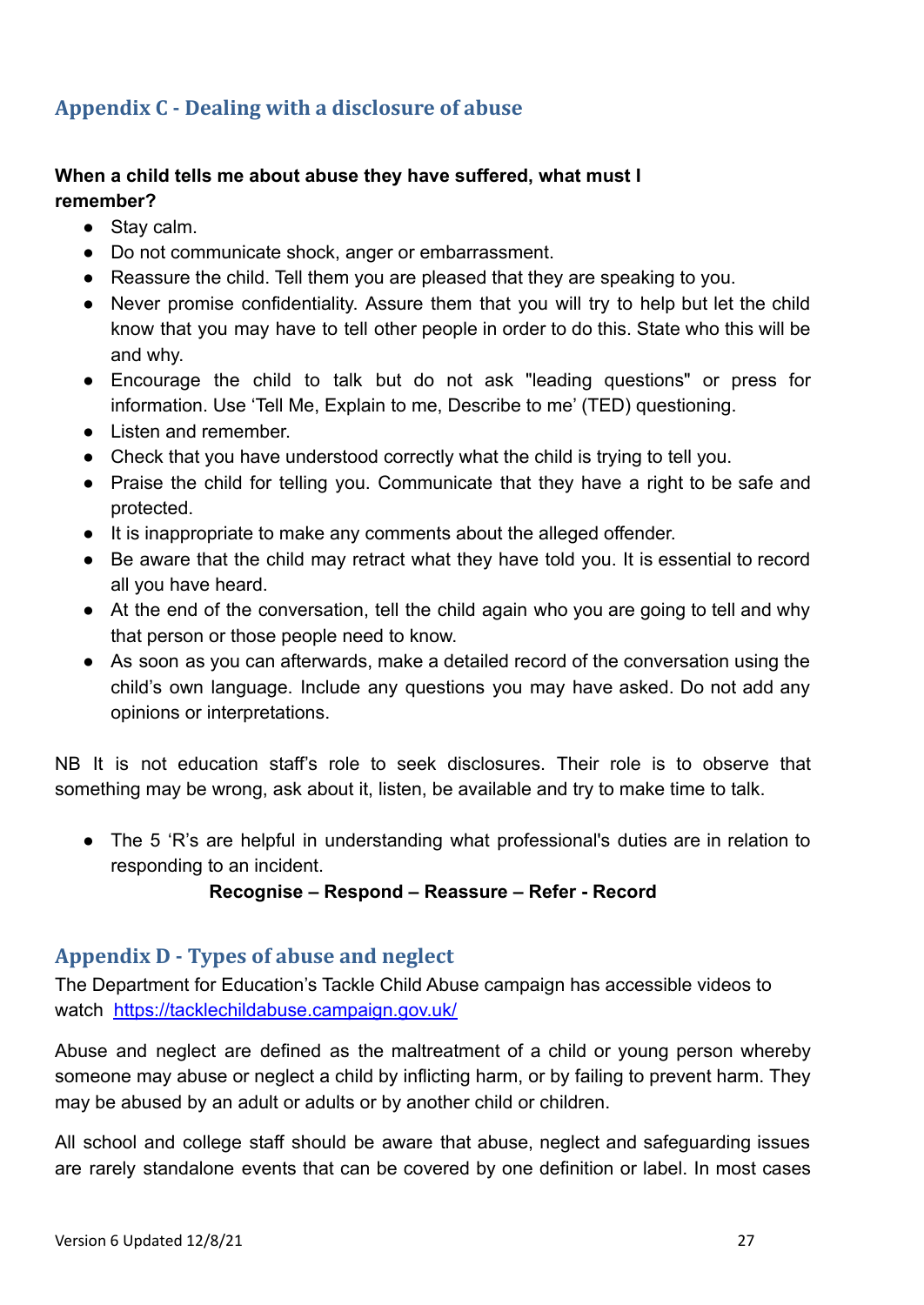multiple issues will overlap with one another. For children with Special Educational Needs and Disabilities (SEND) additional barriers can exist when identifying abuse and neglect, these include:

- assumptions that indicators of possible abuse such as behaviour, mood and injury relate to the child's disability without further exploration;
- being more prone to peer group isolation than other children;
- the potential for children with SEN and disabilities being disproportionally impacted by behaviours such as bullying, without outwardly showing any signs; and
- communication barriers and difficulties in overcoming these barriers.

To address these additional challenges, schools and colleges should consider extra pastoral support for children with SEND (KCSIE, 2021).

The following are the definition of abuse and neglect as set out in Working Together to Safeguard Children (2018) however, the ultimate responsibility to assess and define the type of abuse a child or young person may be subject to is that of the Police and Children's Services – our responsibility is to understand what each category of abuse is and how this can impact on the welfare and development of our children and where we have concerns that a child or young person may be at risk of abuse and neglect (one or more categories can apply) to take appropriate action as early as possible.

**Physical abuse**: a form of abuse which may involve hitting, shaking, throwing, poisoning, burning or scalding, drowning, suffocating or otherwise causing physical harm to a child. Physical harm may also be caused when a parent or carer fabricates the symptoms of, or deliberately induces, illness in a child.

**Neglect:** the persistent failure to meet a child's basic physical and/or psychological needs, likely to result in the serious impairment of the child's health or development. Neglect may occur during pregnancy as a result of maternal substance abuse. Once a child is born, neglect may involve a parent or carer failing to: provide adequate food, clothing and shelter (including exclusion from home or abandonment); protect a child from physical and emotional harm or danger; ensure adequate supervision (including the use of inadequate care-givers); or ensure access to appropriate medical care or treatment. It may also include neglect of, or unresponsiveness to, a child's basic emotional needs.

**Emotional abuse**: the persistent emotional maltreatment of a child such as to cause severe and adverse effects on the child's emotional development. It may involve conveying to a child that they are worthless or unloved, inadequate, or valued only insofar as they meet the needs of another person. It may include not giving the child opportunities to express their views, deliberately silencing them or 'making fun' of what they say or how they communicate. It may feature age or developmentally inappropriate expectations being imposed on children. These may include interactions that are beyond a child's developmental capability as well as overprotection and limitation of exploration and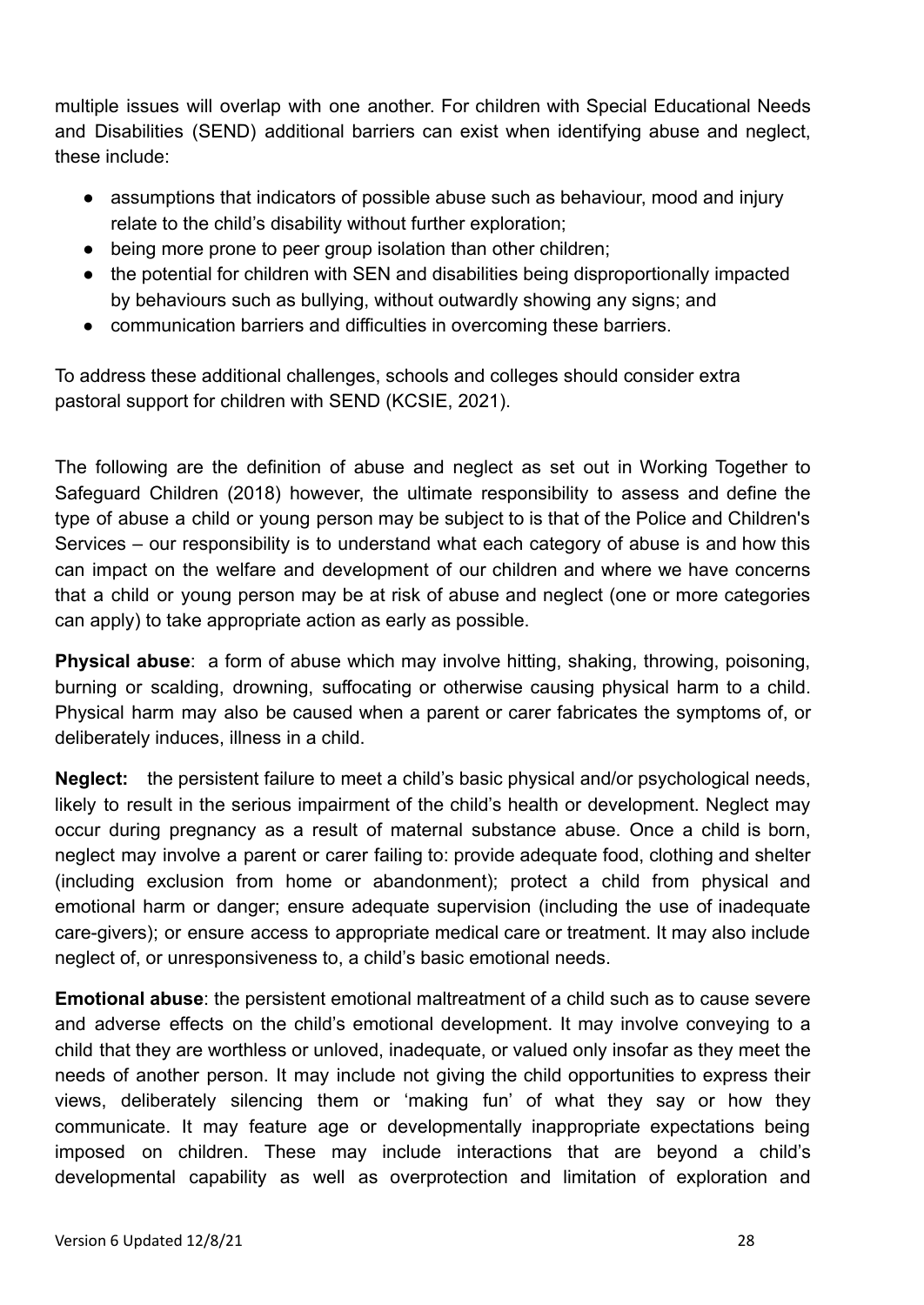learning, or preventing the child participating in normal social interaction. It may involve seeing or hearing the ill-treatment of another. It may involve serious bullying (including cyberbullying), causing children frequently to feel frightened or in danger, or the exploitation or corruption of children. Some level of emotional abuse is involved in all types of maltreatment of a child, although it may occur alone.

**Sexual abuse**: involves forcing or enticing a child or young person to take part in sexual activities, not necessarily involving a high level of violence, whether or not the child is aware of what is happening. The activities may involve physical contact, including assault by penetration (for example rape or oral sex) or non-penetrative acts such as masturbation, kissing, rubbing and touching outside of clothing. They may also include non-contact activities, such as involving children in looking at, or in the production of, sexual images, watching sexual activities, encouraging children to behave in sexually inappropriate ways, or grooming a child in preparation for abuse (including via the internet). Sexual abuse is not solely perpetrated by adult males. Women can also commit acts of sexual abuse, as can other children.

# <span id="page-28-0"></span>**Appendix E Specific actions to take on topical safeguarding issues**

General or national guidance will not be included here. A summary of specific duties are in [Keeping Children Safe in Education 2021 Annex](https://www.gov.uk/government/publications/keeping-children-safe-in-education--2) B and Access to local guidance can be found in  $\Delta$ ppendix  $\Delta$  of this document.

In recognition that the threshold of child protection is 'likely to suffer' significant harm, Cotham School may need to make a referral to children's social care. Where possible, this will involve notifying the parent/carer if it does not place the learner at further risk of harm. In all other circumstances information will be shared in line with section [2.2 Information](#page-11-1) [Sharing.](#page-11-1)

It is also important to recognise the importance of liaising with other education settings who may have siblings attending. It is likely that they may hold additional information which will support early identification of harm and in turn develop your assessment of need.

# <span id="page-28-1"></span>**Child Exploitation – both Child Sexual Exploitation (CSE) and Child Criminal Exploitation (CCE)**

Cotham School will ensure that early help intervention is provided as soon as a concern of exploitation is identified. Discussion and advice will be sought from targeted services to consider what support may be available. The learner and their families will be part of any planning and interventions.

● If the learner is at risk of CSE or there is intelligence which indicates that the learner or peer group are at risk of CSE, Cotham School will share information with Operation Topaz (the police). This information will support proactive activity to disrupt criminal activity in relation to sexual exploitation.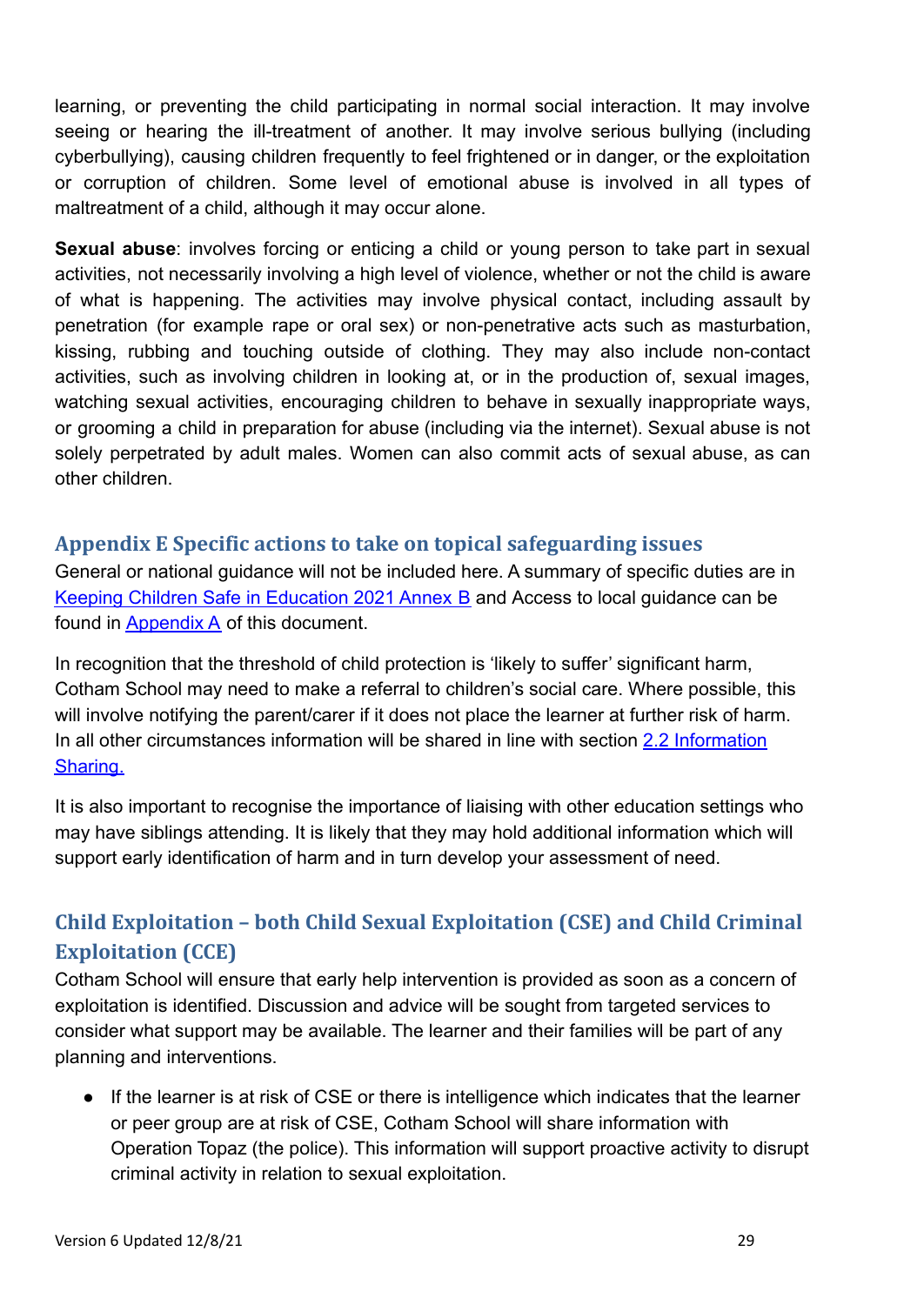- If the learner is at risk of CCE information should be shared with Bristol's Violence Reduction Unit - Safer Options. The Safer Options Education Inclusion Managers can advise and support settings to manage risk. Targeted support maybe available to disrupt learners from getting involved with criminality.
- Avon and Somerset Police share 'Missing persons' notifications (which a learner is reported missing from home or care) with education settings with a view to support them to take proactive action and reasonable adjustments in relation to behaviour management and achieving positive educational outcomes. These should be stored securely on the learner's Safeguarding/Child Protection file.

# <span id="page-29-0"></span>**Domestic Abuse**

Operation Encompass is a national operation where local police forces notify when the police are called to an incident of domestic abuse. Avon and Somerset have their own version of this and will notify education settings whenever they have responded to a domestic abuse incident. This will enable the education setting to take proactive action and reasonable adjustments in relation to behaviour management and achieving positive educational outcomes.

Under the current information sharing protocol, the education setting **is not permitted** in sharing this information without seeking consent from Avon and Somerset police in case this can put a victim and learners at further risk of harm. The only exception to this is when information is shared with a new education setting (part of statutory duties in relation to transfer of the Safeguarding/ Child Protection file, Keeping Children Safe in Education). Additional instructions around this are sent out with every single notification.

- Education settings must have signed up to a Police Safeguarding Notification Briefing to receive these.
- Each setting should have at least 2 members of trained staff able to receive and act upon these notifications.
- **●** Each setting should promote an open culture of safeguarding to enable learners and families to disclose and feel safe to talk about their experiences and what support may be required.

# **Female Genital Mutilation**

#### **Mandatory reporting duty**: [Click here for government](https://assets.publishing.service.gov.uk/government/uploads/system/uploads/attachment_data/file/573782/FGM_Mandatory_Reporting_-_procedural_information_nov16_FINAL.pdf) guidance

This is a legal duty for all professionals undertaking teaching work to report known cases of FGM to the police via 101. This is when they:

- 1. are informed by a girl under 18 that an act of FGM has been carried out on her; or
- 2. observe physical signs which appear to show that an act of FGM has been carried out on

These cases must be referred to the DSL who will support them to carry out their duty. It is also advised any referrals made to the police under the mandatory reporting duty is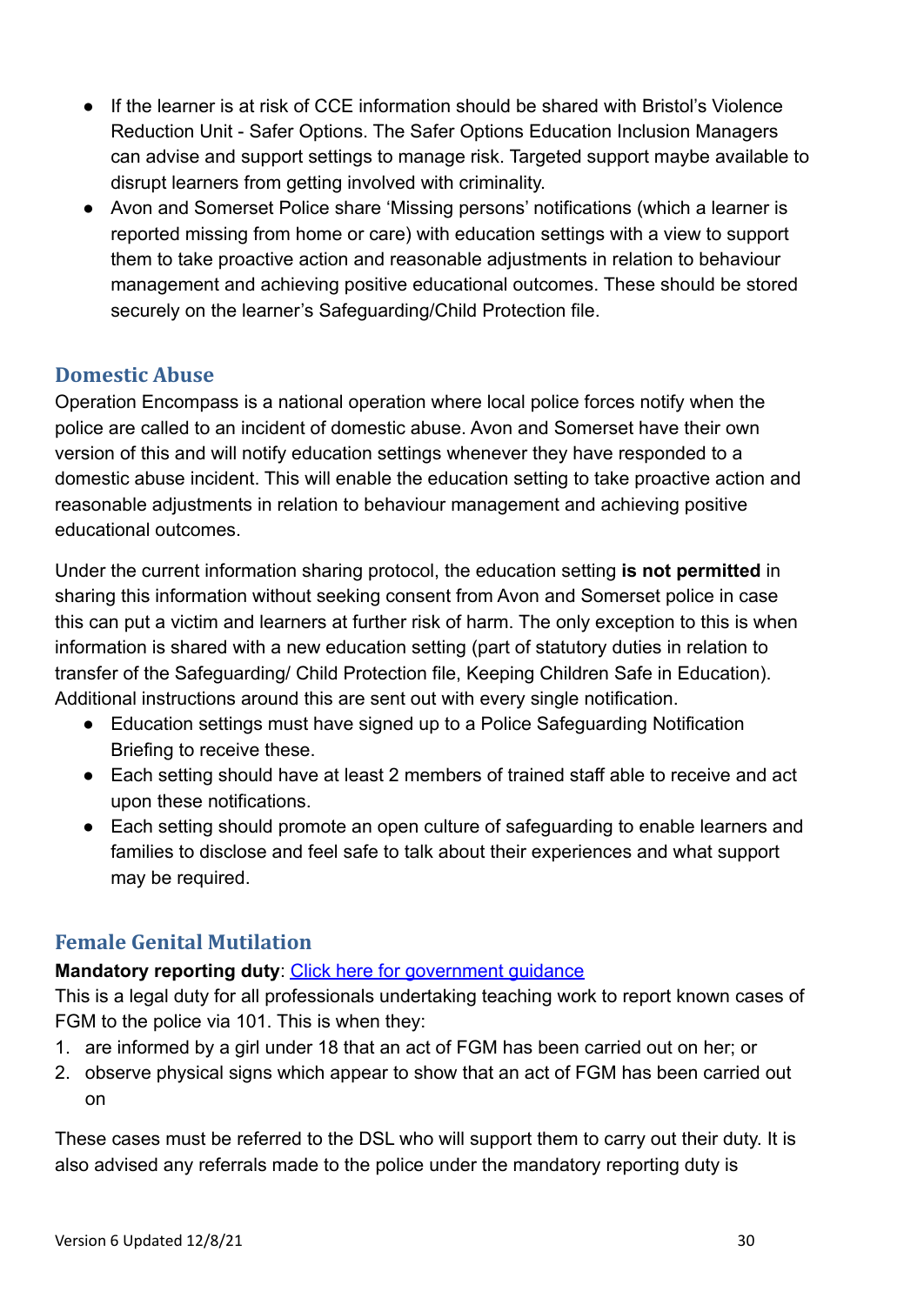followed up with children's social care so an assessment of need and support is concurrently considered.

### **Travel:**

National guidance has highlighted going on holiday to a risk affected country is cause for concern, local guidance has been developed to prevent discriminatory action against families from risk affected communities.

- Families are encouraged to notify the education setting when they are looking to travel during term time dates.
- This will prompt a conversation with the DSL/ specialist trained member of staff to discuss and explain what FGM is in that; it is significantly harmful and illegal to practice this.
- The setting will complete an [FGM Referral Risk assessment](https://bristolsafeguarding.org/media/27269/fgm-referral-risk-assessment-2018.pdf) (available on the [Keeping Bristol Safe Partnership website\)](https://bristolsafeguarding.org/policies-and-guidance/honour-based-violence/) with the family to identify any support that the family may require in relation to FGM.
- Proportionate action is taken. Referrals to social care should NOT be automatically made – however should be made if there are high risk concerns identified from the FGM Referral Risk Assessment.
- These assessments should be saved onto the child's Safeguarding/Child Protection file to avoid duplication with new incidents of travel.

# **Online Safety**

- **● Annex D of Keeping Children Safe in Education highlights additional actions schools should take to keep learners safe online.**
- For concerns around individual cases where a child has been harmed through online mediums, advice and guidance can be made through the **Professional Online Safeguarding Helpline**, T: 0344 381 4772, E: [helpline@saferinternet.org.uk](mailto:helpline@saferinternet.org.uk)
- Where there have been established cases of online abuse or grooming, the school settings should alert - **Child Exploitation and Online Protection command (CEOPS)** <https://www.ceop.police.uk/ceop-reporting/>

**Mental health –** [linked to section within main body](#page-17-0) of this policy **Peer on Peer [Abuse](#page-14-1)** [- linked to section within main](#page-14-1) body of this policy.

# <span id="page-30-0"></span>**Serious Youth Violence**

To be read in conjunction with the above section around Child Criminal Exploitation. There has been local guidance issued on the issue of 'Offensive [Weapons in Education Settings'](https://drive.google.com/file/d/1env2AyL0OgklN9oHEhtNi0QfK1kdcg8T/view?usp=sharing).

It is important to note that should a weapon be used or there is threat of use, the police should be called immediately.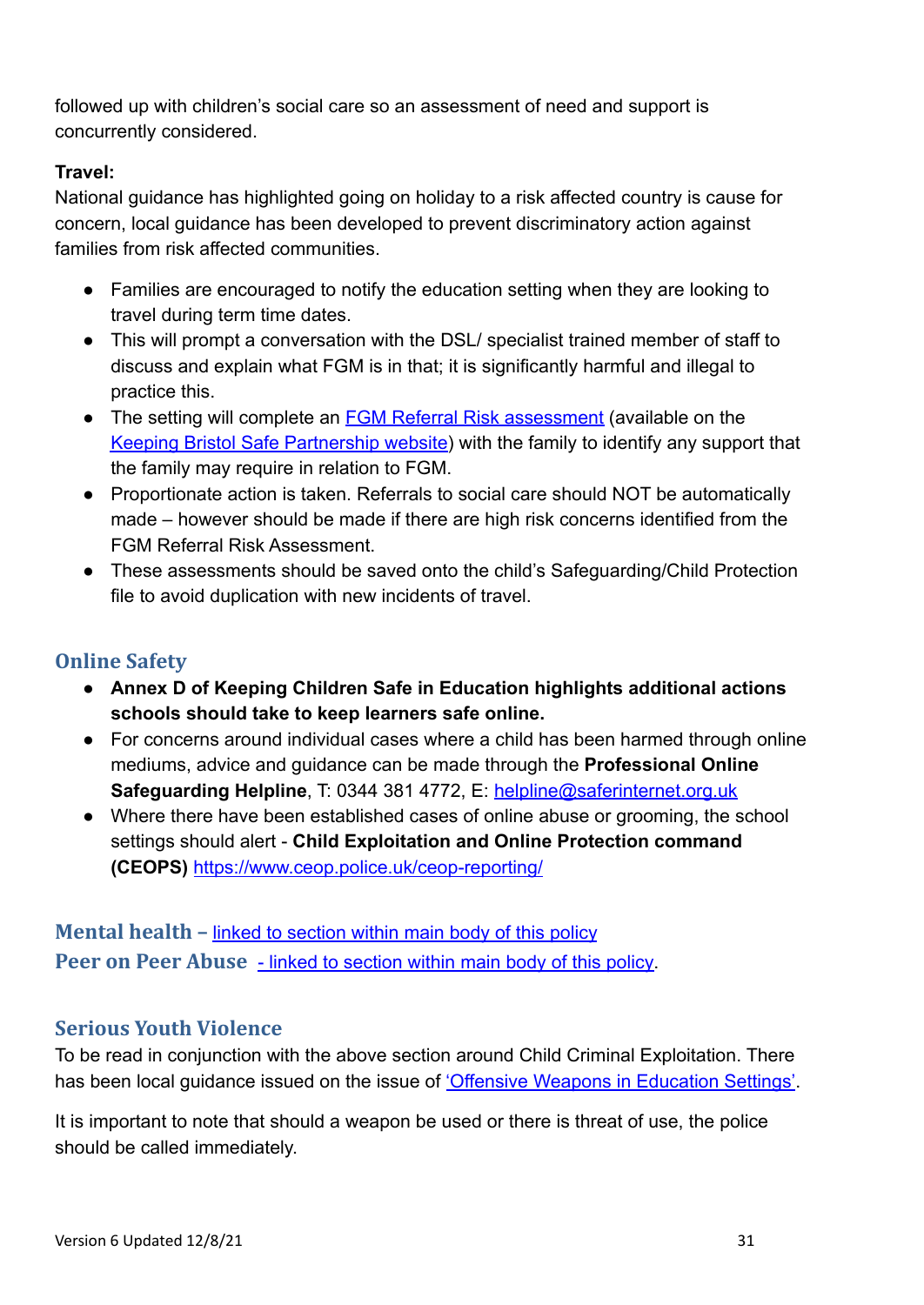- The same day a weapon is found Safer Options should be called for a multi-disciplinary assessment of risk.
- Whilst it is acknowledged that the decision to exclude remains with the Headteacher/principal it is recommended that consultation with the Safer Options Education Inclusion Manger is made so as not to further put the child at further risk of harm if they are excluded.
- Alternatives to exclusions should be considered first in recognition that by doing so a learner it may be at further risk of harm out in the community.
- Police will be notified through the multi-agency discussion held at the 'Out of Court Disposals Panel' to prevent students unnecessarily getting a criminal record.

# <span id="page-31-0"></span>**Preventing Radicalisation - The Prevent duty**

All schools and colleges are subject to a duty under section 26 of the Counter-Terrorism and Security Act 2015 (the CTSA 2015), in the exercise of their functions, to have "due regard109 to the need to prevent people from being drawn into terrorism".110 This duty is known as the Prevent duty.

The Prevent duty should be seen as part of schools' and colleges' wider safeguarding obligations. Designated safeguarding leads and other senior leaders should familiarise themselves with the revised [Prevent duty guidance:](https://www.gov.uk/government/publications/prevent-duty-guidance) for England and Wales, especially paragraphs 57-76, which are specifically concerned with schools (and also covers childcare).

The guidance is set out in terms of four general themes:

- risk assessment,
- working in partnership,
- staff training, and
- IT policies.

# <span id="page-31-1"></span>**Private Fostering**

A private fostering arrangement is one that is made privately (without the involvement of a local authority) for the care of a child:

- under the age of 16 years (under 18, if disabled)
- by someone other than a parent or close relative(\*Close family relative is defined as a 'grandparent, brother, sister, uncle or aunt' and includes half-siblings and step-parents; it does not include great-aunts or uncles, great grandparents or cousins.)
- **●** with the intention that it should last for 28 days or more.

Cases of private fostering arrangements must be reported to children's social care to ensure that needs are adequately made.